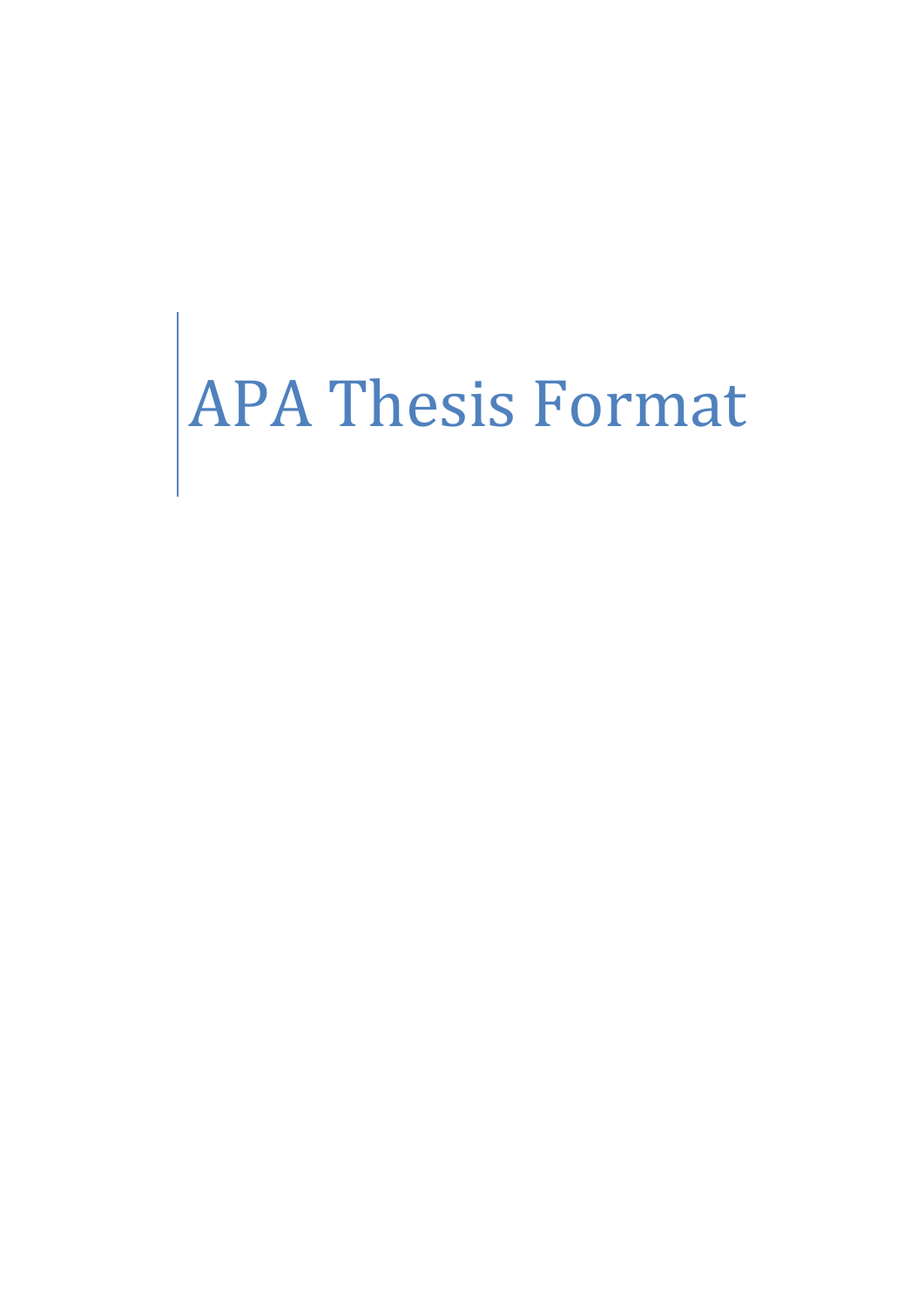# **The Government of the Russian federation**

# **Federal State Autonomous Educational Institution of Higher Professional Education**

# **National Research University – Higher School of Economics**

Faculty of Social Sciences, School of Psychology, Master's program "Cognitive sciences and technologies: from neuron to cognition"

> **Coursework / Final qualifying work – MASTER THESIS**

# **«Title»**

Student group № XXX Sawada, Tadamasa Last name, First name Middle name

\_\_\_\_\_\_\_\_\_\_\_\_\_\_\_\_\_\_\_\_\_\_\_\_ Signature

Scientific adviser Professor, PhD Position, Academic degree Klucharev, V. A. Last, F. M./O.

Consultant Professor, PhD Position, Academic degree Klucharev, V. A. Last, F. M./O.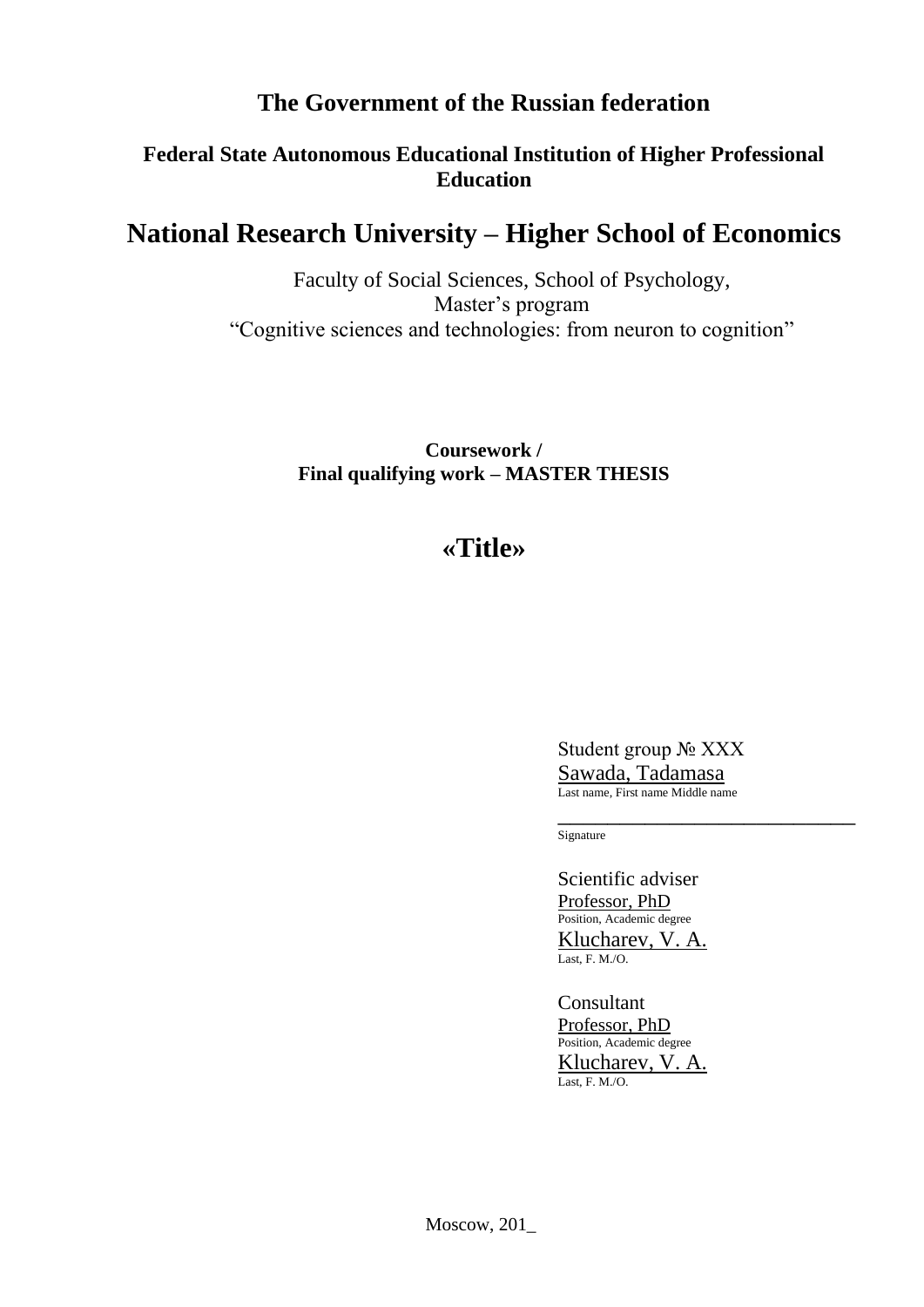# **Table of Contents**

| . 6 |
|-----|
|     |
|     |
|     |
|     |
|     |
|     |
|     |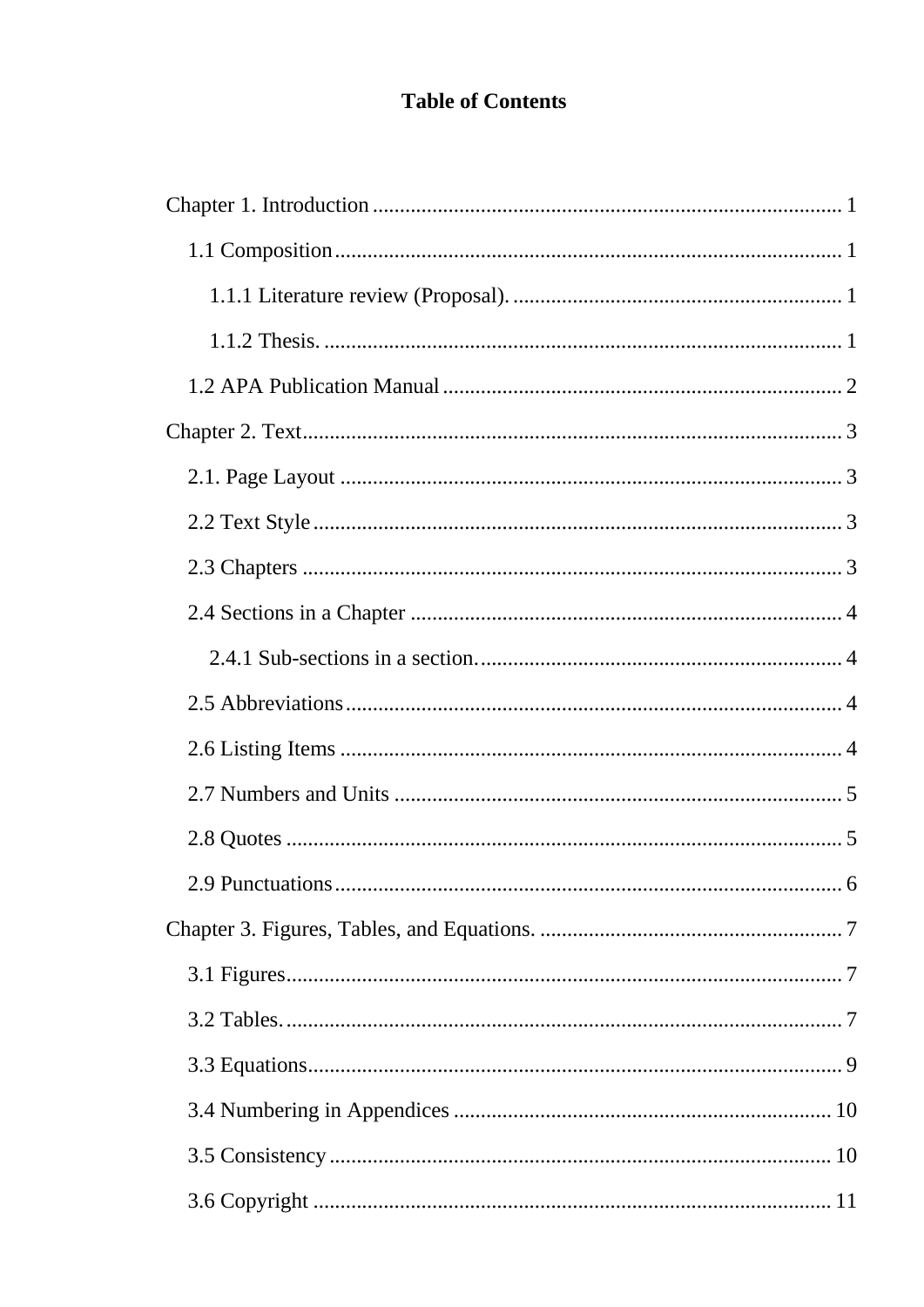| 4.1.3 Multiple works by the same author/authors in the same year.  13 |  |
|-----------------------------------------------------------------------|--|
|                                                                       |  |
|                                                                       |  |
|                                                                       |  |
|                                                                       |  |
|                                                                       |  |
|                                                                       |  |
|                                                                       |  |
|                                                                       |  |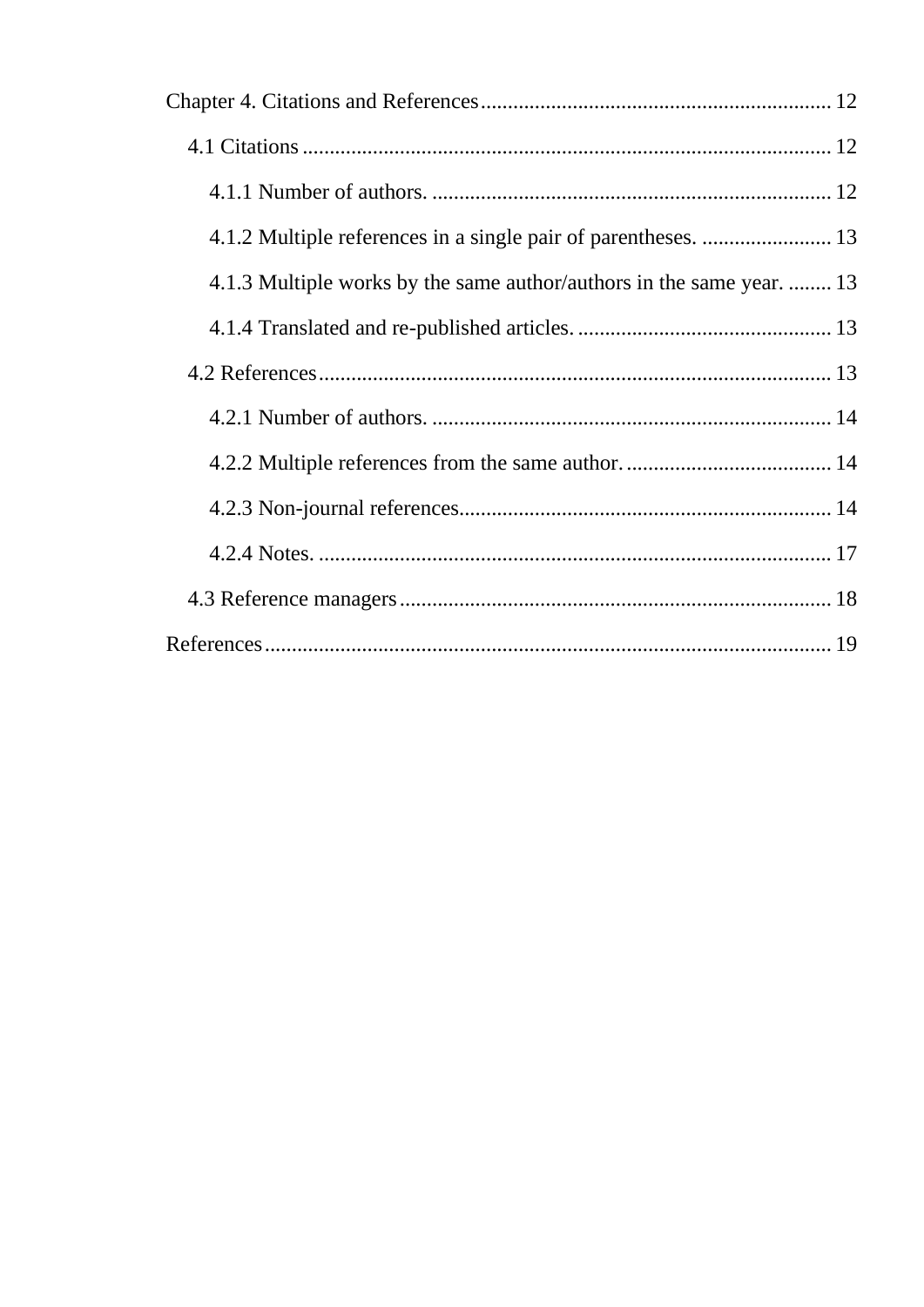## **Chapter 1. Introduction**

<span id="page-4-0"></span>Every thesis should be written based on the APA (American Psychological Association) style (the 6th edition) but with some exceptions. This file explains format of the thesis, the basic rules of the APA style, the exceptions, and also some writing tips.

Note that this file itself is written following those rules with Microsoft Word and can be used as a template for the thesis. Using text styles specified in this template using Microsoft Word (HSE-Main, HSE-Chapter, HSE-Sec1, etc., see also **2.3 Chapters** and **2.4 Sections in a Chapter**), "Table of Contents" can be built automatically using "Table of Contents" function listed under "References" tab of Word.

#### <span id="page-4-2"></span><span id="page-4-1"></span>**1.1 Composition**

#### **1.1.1 Literature review (Proposal).**

- Cover page.
- Table of Contents.
- Introduction.
- Chapter/chapters for reviewing theories in prior studies.
- Research Proposal (e.g. proposed approach, design of a proposed study, plan for data analysis, and plan for interpreting results).
- References.
- Appendices.

<span id="page-4-3"></span>Number of pages of a literature review should be between 30 and 50.

#### **1.1.2 Thesis.**

- Cover page.
- Table of Contents.
- Introduction.
- Chapter/chapters for reviewing theories in prior studies.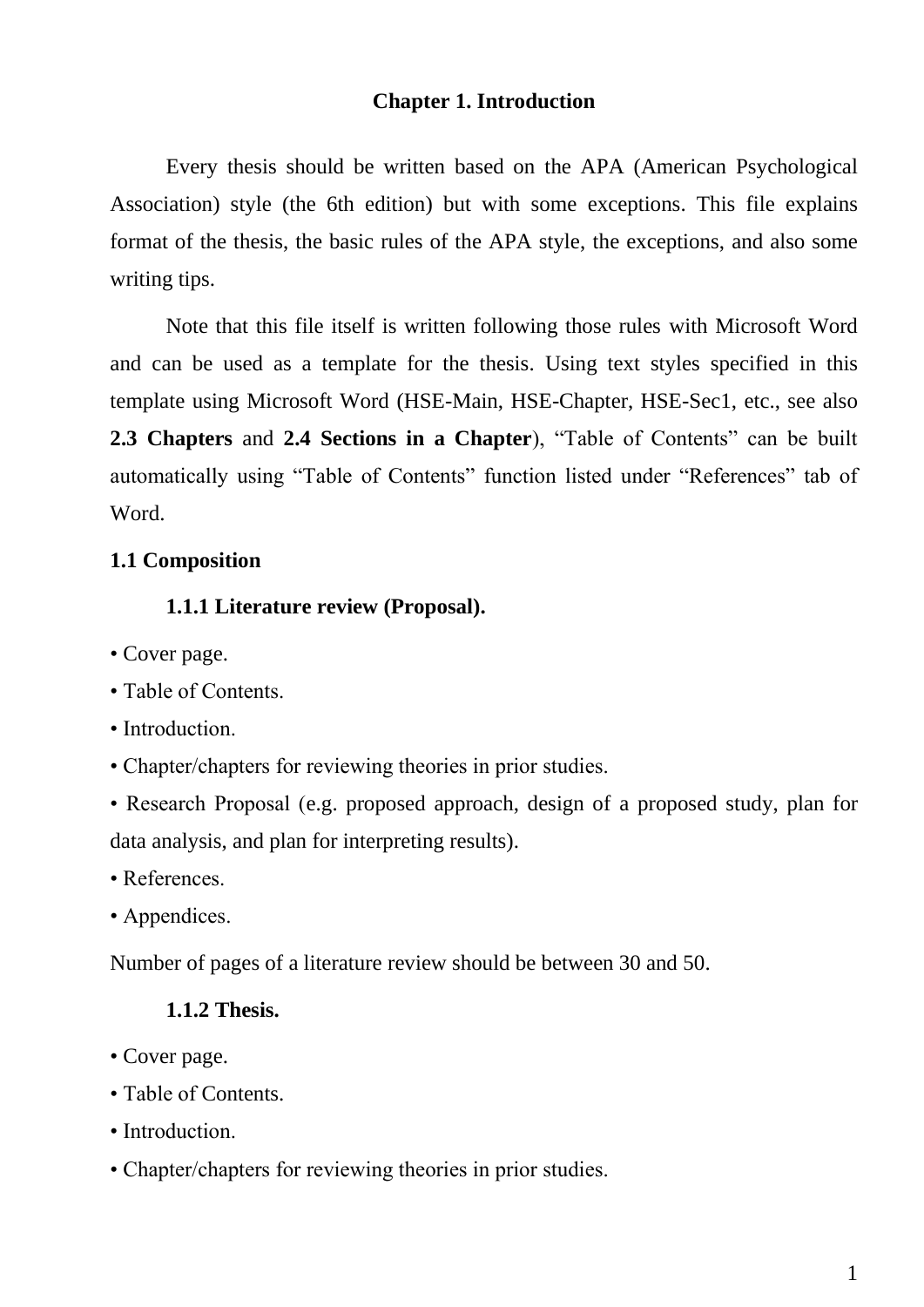• Chapter/chapters about research accomplishments of a student (e.g. experiments, theories, and models)

- Summary and Discussion.
- Conclusion.
- References.
- Appendices.

Number of pages of a thesis should be between 50 and 90.

# <span id="page-5-0"></span>**1.2 APA Publication Manual**

All the details of the APA style (6th ed.) are specified in the APA publication manual (American Psychological Association, 2003).

In the following chapters, any special style that is for the thesis but is different from the APA style is indicated by underlining explanations of the special thesis style.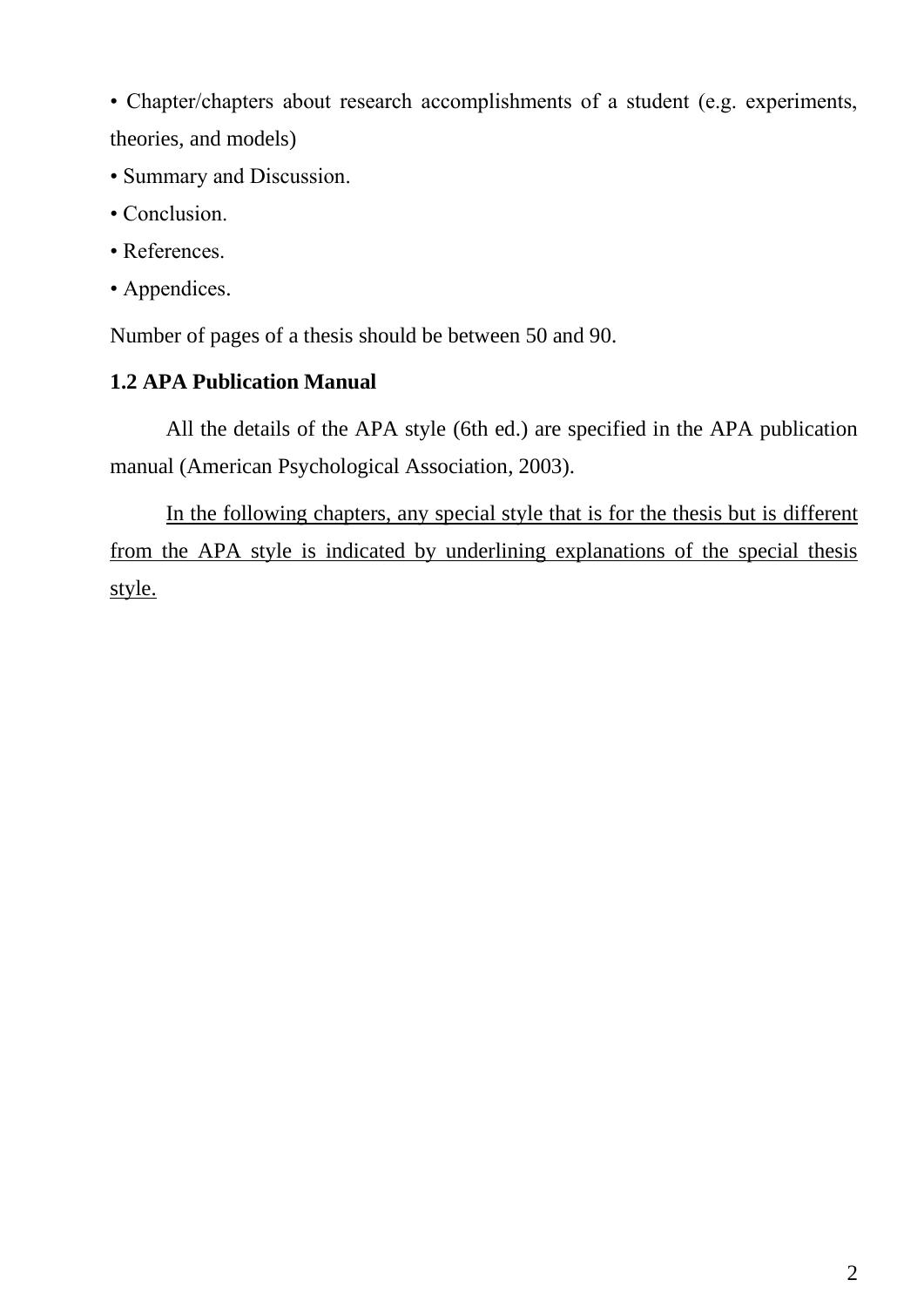## **Chapter 2. Text**

#### <span id="page-6-1"></span><span id="page-6-0"></span>**2.1. Page Layout**

- Page size: A4.
- Margin: left 25 mm, right 15 mm, top 20 mm, bottom 20 mm.
- No page header (running head) is used.

• Page number is placed at the right-bottom corner of the each page (except for "Cover page" and "Table of Contents").

#### <span id="page-6-2"></span>**2.2 Text Style**

- Font: Times New Roman (14 pt).
- Line spacing: 1.5 lines and additional 6 pt after every paragraph.
- The first line of a paragraph is indented (0.5 in.).
- Text of the thesis is justified (be aligned on both left and right sides).

Note that estimated number of characters per page is expected to be around  $1800 \sim 2000$ .

#### <span id="page-6-3"></span>**2.3 Chapters**

Every new chapter begins on a new page. Except for Conclusion, References, and Appendices, all the chapters are referred as the main text of the master thesis and are numbered sequentially (e.g. Chapter 1, Chapter 2, etc.). Appendices are labeled with English alphabets (Appendix A, Appendix B, etc.) if there are more than one appendix. They are arranged in the order of their references. Each appendix must be referenced, at least, once in the main text or in another appendix.

Titles of the chapters and appendices are centered without any period '.' at the end. If the title consists of two sentences, they are separated by a period. Words in the titles are capitalized if they are nouns, adjectives, verbs, adverbs, pronouns, and subordinating conjunctions. On the other hand, words that are articles, prepositions, and coordinating conjunctions are not capitalized. In this file, style of chapter titles is specified as "HSE-Chapter" using Microsoft Word.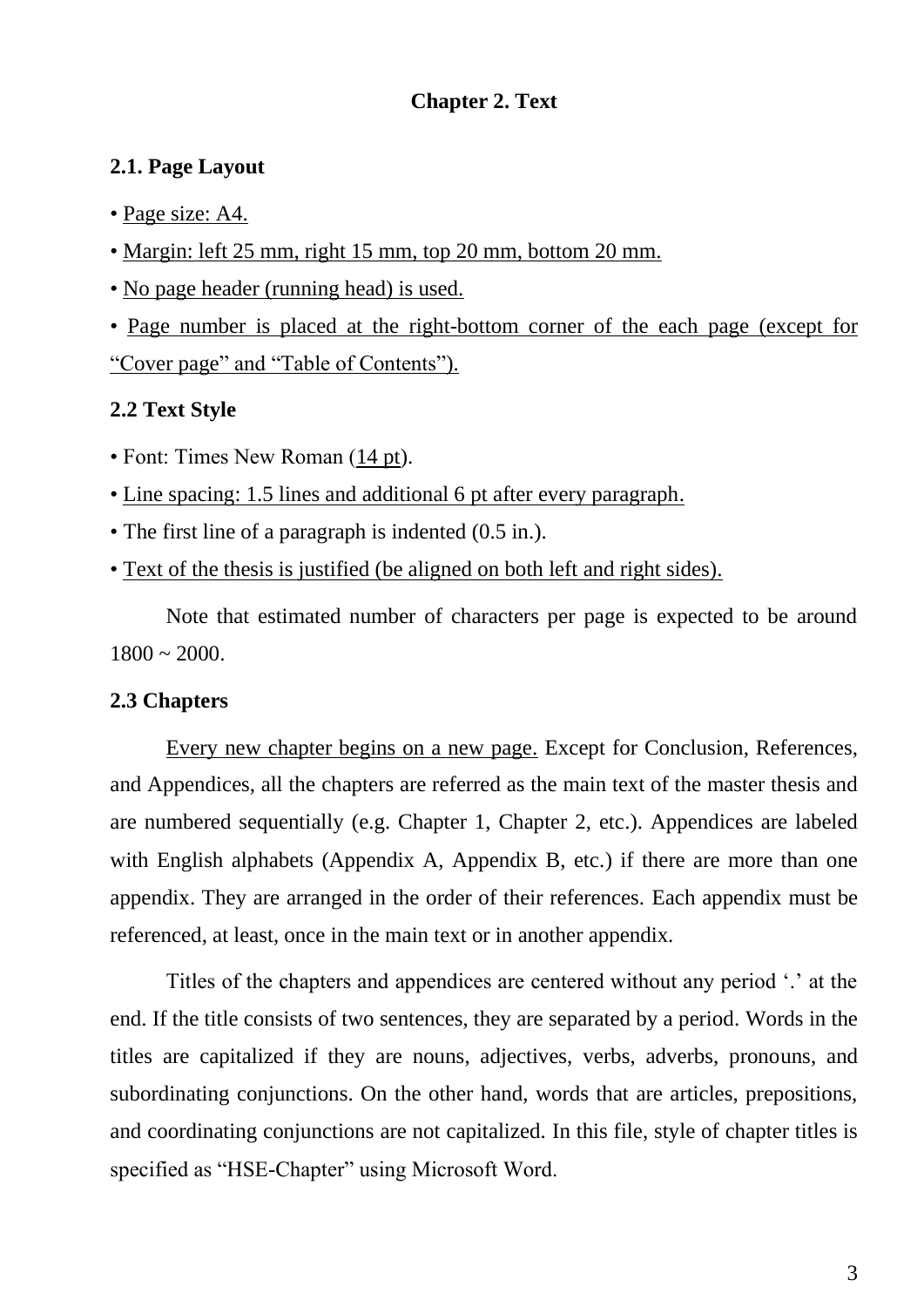#### <span id="page-7-0"></span>**2.4 Sections in a Chapter**

Sections in each chapter are designated by sequential numbers with the chapter number (1.1, 1.2, 1.3, etc.). Words in titles of the sections are capitalized as those of chapters and appendices. In this file, style of section titles is specified as "HSE-Sec1" using Microsoft Word.

<span id="page-7-1"></span>**2.4.1 Sub-sections in a section.** If the sections are further divided into subsections, their designations include the chapter number, the section number, and the number of sub- sections (1.1.1, 1.1.2, 1.1.3, etc.). Only the first words in their titles are capitalized. The titles end with a period. In this file, style of sub-section titles is specified as "HSE-Sec2" using Microsoft Word.

*2.4.1.1 Sub-sections in a sub-section in a section.* It is possible to divide the sub-section further into smaller sub-sections. However, it is not recommended to use this level of the sub-sections. In this file, style of sub-sub-section titles is specified as "HSE-Sec3" using Microsoft Word.

*2.4.1.1.1 Sub-sections in a sub-section in a sub-section in a section.* It is possible but is not recommended. In this file, style of sub-sub-sub-section titles is specified as "HSE-Sec4" using Microsoft Word.

#### <span id="page-7-2"></span>**2.5 Abbreviations**

Any abbreviation used in the thesis should be explained by the author when it appears first in the thesis (except for some very general abbreviations): e.g. Brain activity was measured using functional Near-infrared spectroscopy (fNIRS).

#### <span id="page-7-3"></span>**2.6 Listing Items**

If there are more than two items listed in text using "and" or "or," the items are separated by a comma. For example:

• Mach (1906/1959) pointed out that the human visual system is sensitive to mirroror bilateral-, rotational-, and translational-symmetry.

Note that a comma was added in the above example also before "and."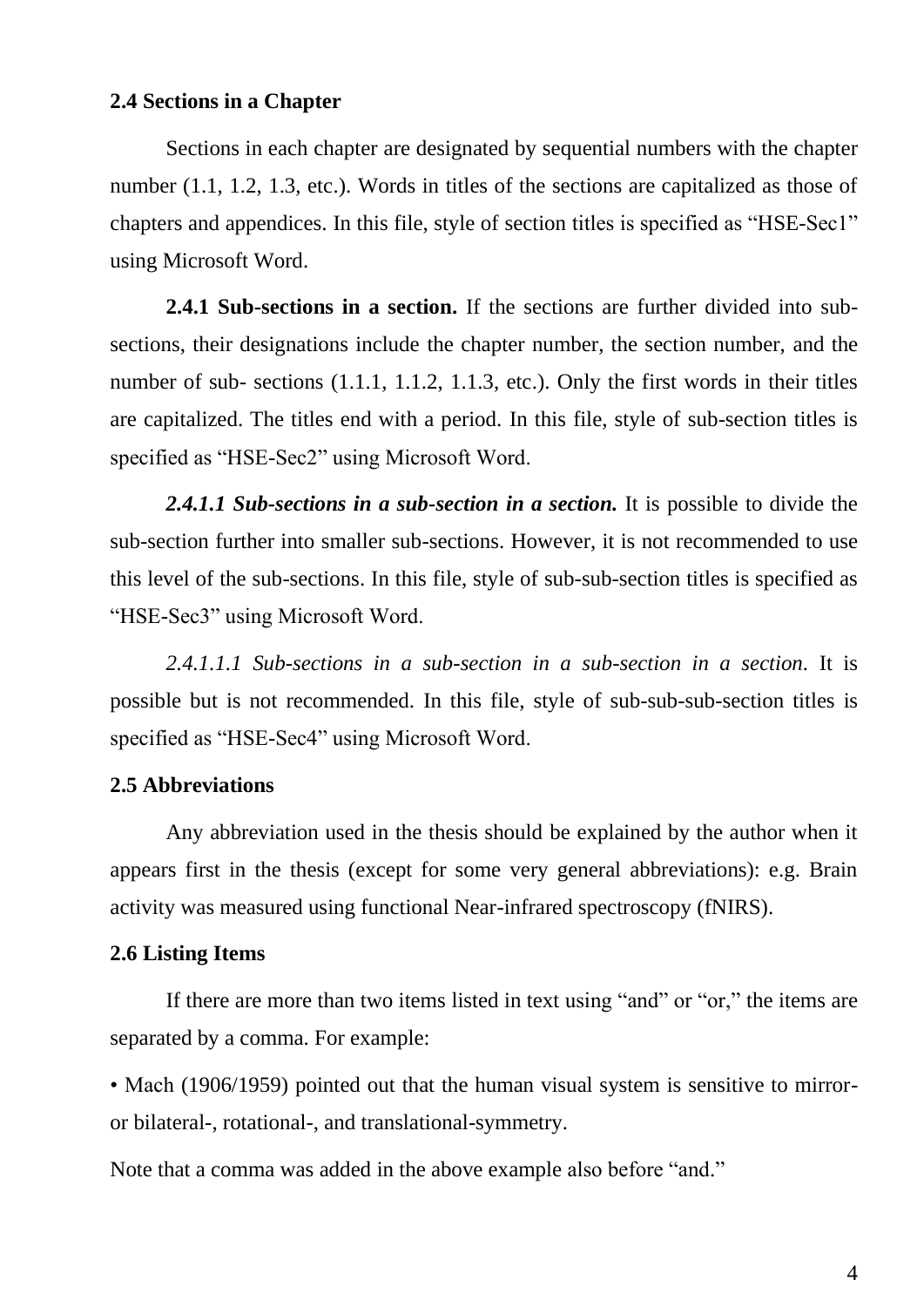#### <span id="page-8-0"></span>**2.7 Numbers and Units**

A decimal point is represented by a period '.' (not by a comma ',').

A natural number below 10 is usually written in a word: one, two, three, etc. A number has to be written in words if a sentence starts with the number. However, it is better to be avoided unless the words are short and simple.

Abbreviations of units are written without a period: for example, g (gram), s (second), and m (meter). (Note that an exception is inches whose abbreviation is "in." with a period. However, it is suggested to follow the International System of Units.) You cannot make these abbreviations of the units plural by adding an 's' (e.g. 100) meters  $= 100$  m). The abbreviated units and the percent symbol are used only with digits (e.g. nine kilograms, 11 kg).

#### <span id="page-8-1"></span>**2.8 Quotes**

A text quotation must be accompanied with a citation to its source with specific page(s) from which the quoted text comes from. The quotation is enclosed within double quotation marks: e.g. for the human visual system, "3D symmetry is a property of the 3D shape of a single object" (Sawada, 2010, p. 13). See McAdoo (2010) in the APA Style Blog for other examples of quotations.

If the quotation includes more than 40 words, it becomes a block quotation without double quotation marks:

The main reason for why we observed veridical perception, while all others did not, is that we, but no one else, used symmetrical objects presented at nondegenerate viewing directions. Using Brunswik's (1956) terminology, our stimuli were ecologically valid: they captured all important characteristics of natural objects in our natural environment. (Sawada, Li, & Pizlo, in press-b, pp. 272-273)

The whole block of the quotation is indented for 0.5 in. Note "pp." means that the quoted text came from multiple pages.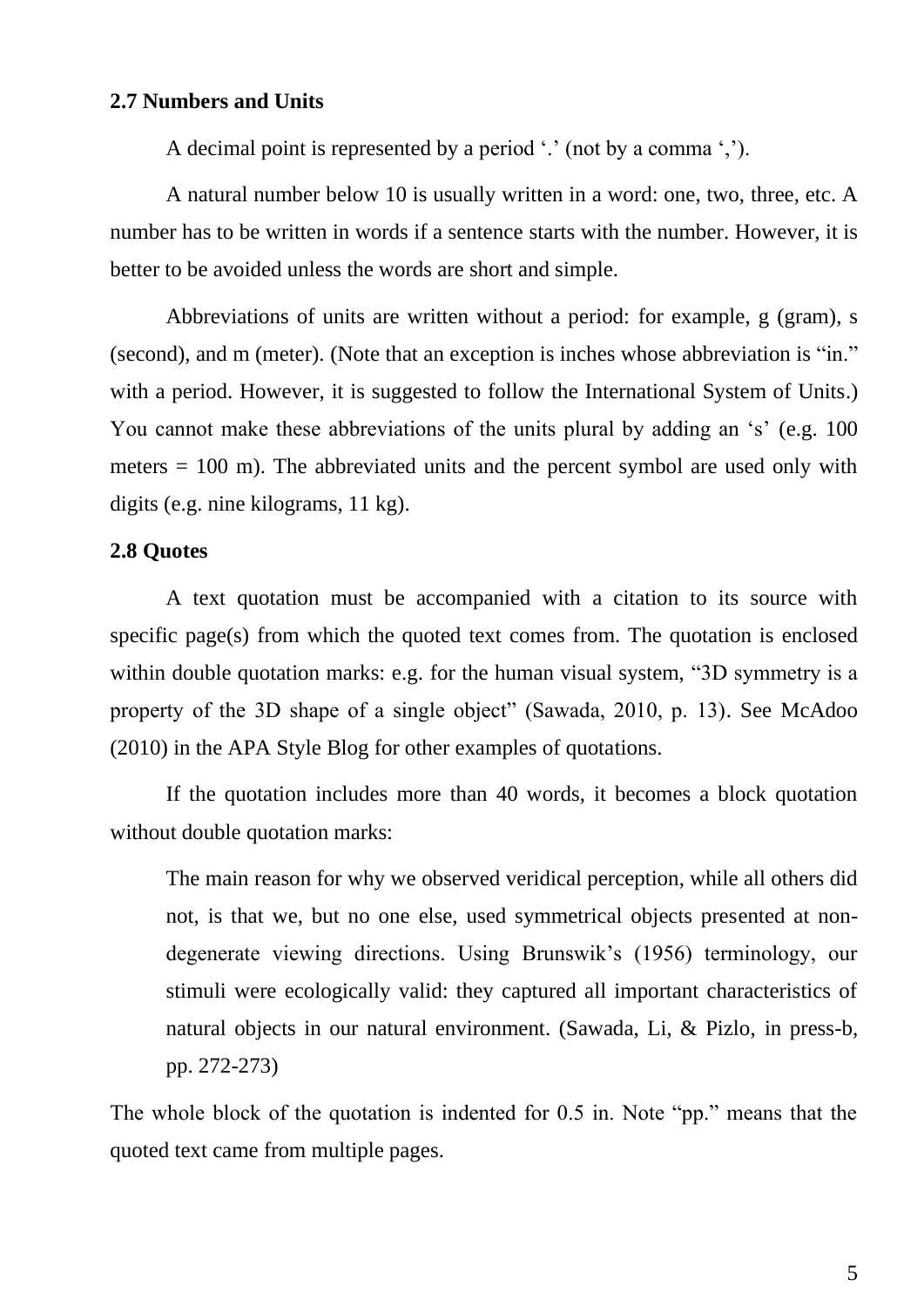# <span id="page-9-0"></span>**2.9 Punctuations**

If an abbreviation with a period appears at the end of a sentence, an additional period is not required to end the sentence:

• For perceiving depth from a 2D static visual stimulus, the human visual system uses pictorial depth cues: shading, cast shadow, blur, aerial perspective, texture gradient, etc.

If a period '.' or a comma ',' come just after a pair of 'quotations' or "double" quotations," the period or comma are placed within the pair of the quotations. This writing practice is "North American style," not "British style." See Lee (2011) in the APA Style Blog for other examples of quotations and punctuations.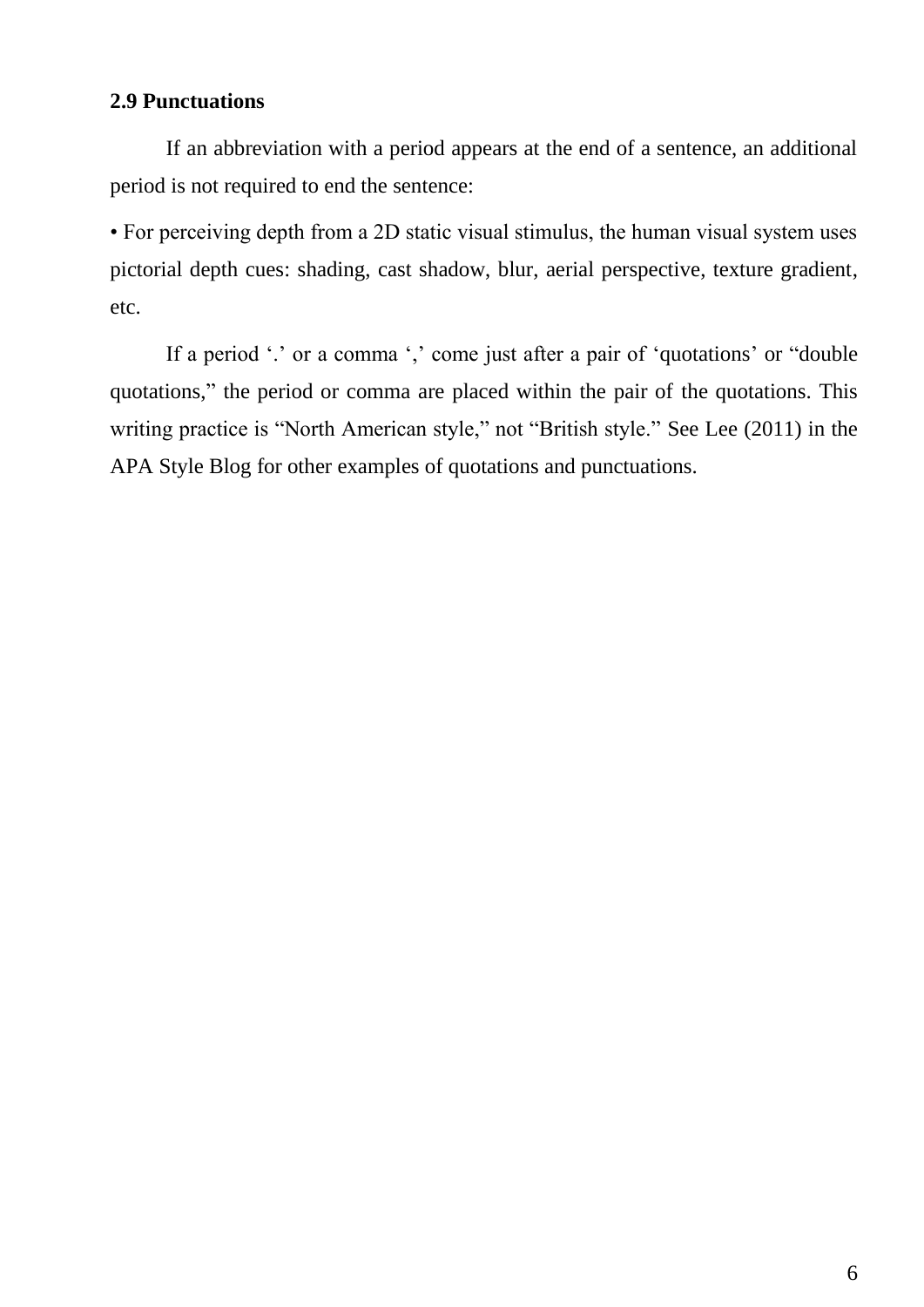#### **Chapter 3. Figures, Tables, and Equations.**

<span id="page-10-0"></span>Unlike the APA style, figures, tables, and equations are placed within the thesis by the student him/her-self.

#### <span id="page-10-1"></span>**3.1 Figures**

Figures appear after paragraphs that mention them for the first time, or on the next pages (Figure 1). They align at the center. They are numbered sequentially through the main text of the thesis. Their titles, numbers, and captions are placed below the figures. The numbers are written in italic. The captions explain contents of the figures. Single blank lines are inserted above and below the figures.



*Figure 1.* Averaged results from Experiment X. The ordinate shows d' and the abscissa shows signal to noise ratio. The two curves indicate the groups of subjects. Error bars represent the standard errors calculated from 20 subjects for each group.

The text in a figure is in a san serif font (e.g. Helvetica, Arial, Calibri, or Futura) and size of the font is between 8 and 14 pt.

#### <span id="page-10-2"></span>**3.2 Tables.**

Tables appear after paragraphs that mention them for the first time, or on the next pages (Table 1). They align at the center. They are numbered sequentially through the main text of the thesis. Their titles and numbers are placed above the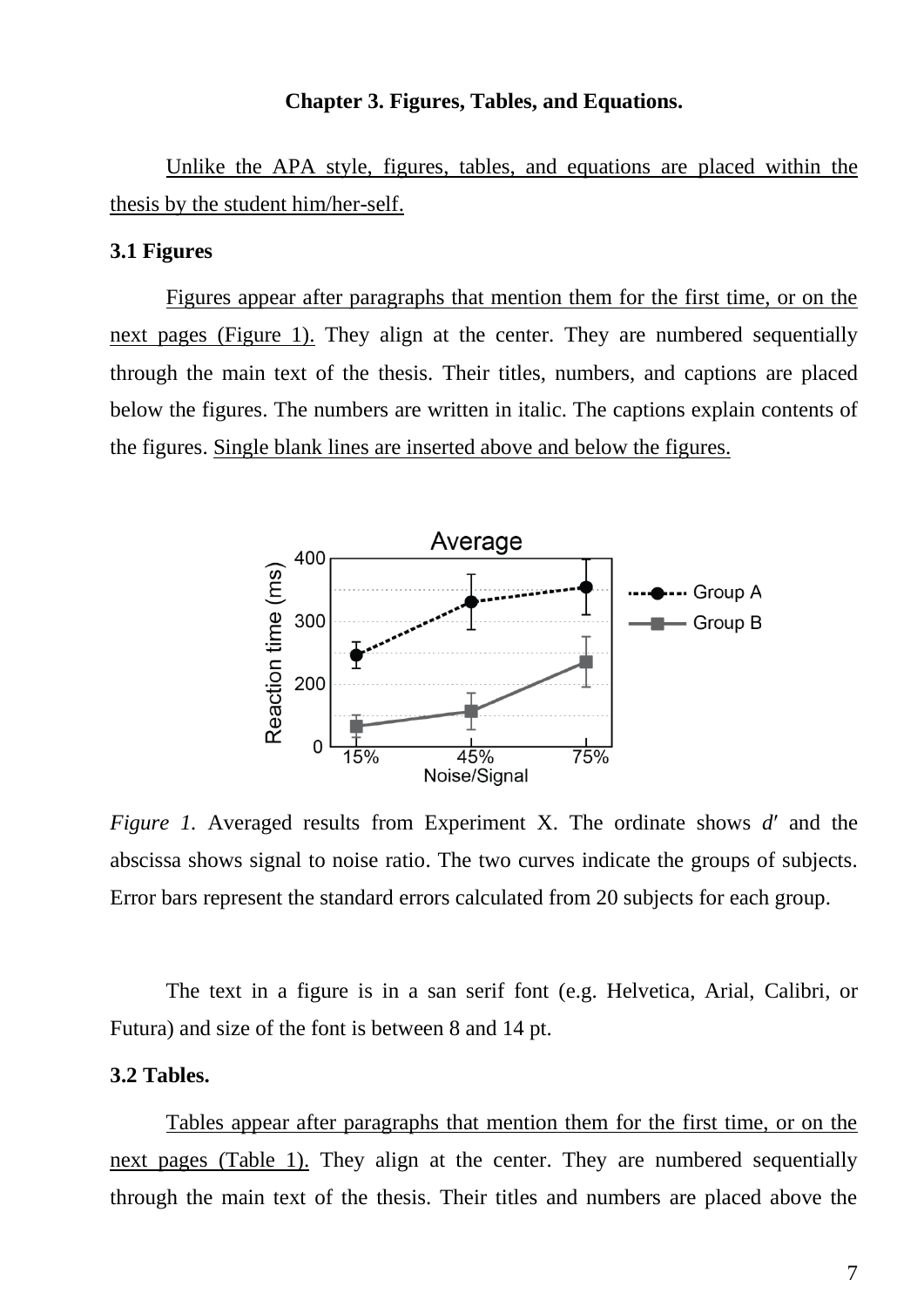tables in two separate lines. The titles are italics and do not end with a period. Single blank lines are inserted above and below the tables.

Notes can be added below the tables to provide any additional information. The notes start with "*Notes.*" in italic and end with a period. They, for example, explain abbreviations and symbols used in the tables and provide statistical information about the data in the tables.

#### Table 1

*The performance of the patients and the control subjects in test A, B, C, and D*

|                         | Patients          | Control           | <i>t</i> -value |
|-------------------------|-------------------|-------------------|-----------------|
|                         | $M \pm SD$        | $M \pm SD$        | (Cohen's $d$ )  |
|                         | $(N = 10)$        | $(N = 10)$        |                 |
| Test A (msec)           | $60.31 \pm 25.11$ | $37.11 \pm 17.07$ | $2.42*(1.08)$   |
| Test B $(\%)$           | $38.46 + 30.95$   | $55.09 \pm 25.96$ | 1.30(0.58)      |
| Test C $(^\circ$ angle) | $44.00 \pm 19.68$ | $18.38 \pm 6.21$  | $3.17**$ (1.42) |
| Test $D$ (cm)           | $10.99 \pm 5.65$  | $13.51 \pm 3.81$  | 1.16(0.52)      |

*Notes.* \* *p*<0.05, \*\* *p*<0.01

The suggested font size is 12 pt in the tables. The borders shown above are typical for APA Style.

If you report results of statistical analysis in a table, the table includes all the information about the analysis. For the *t*-test, average, standard deviation, *t*-value, and *p*-value appear in the table or its notes. Cohen's *d* is optional. For the regression analysis,  $\beta$ -coefficients,  $R^2$ -value,  $p$ -value, and tolerance appear in the table or its notes. The *p*-value can be indicated by an asterisk '\*': usually, \* for  $p<0.05$ , \*\* for *p*<0.01, \*\*\* for *p*<0.001 (see Table 1).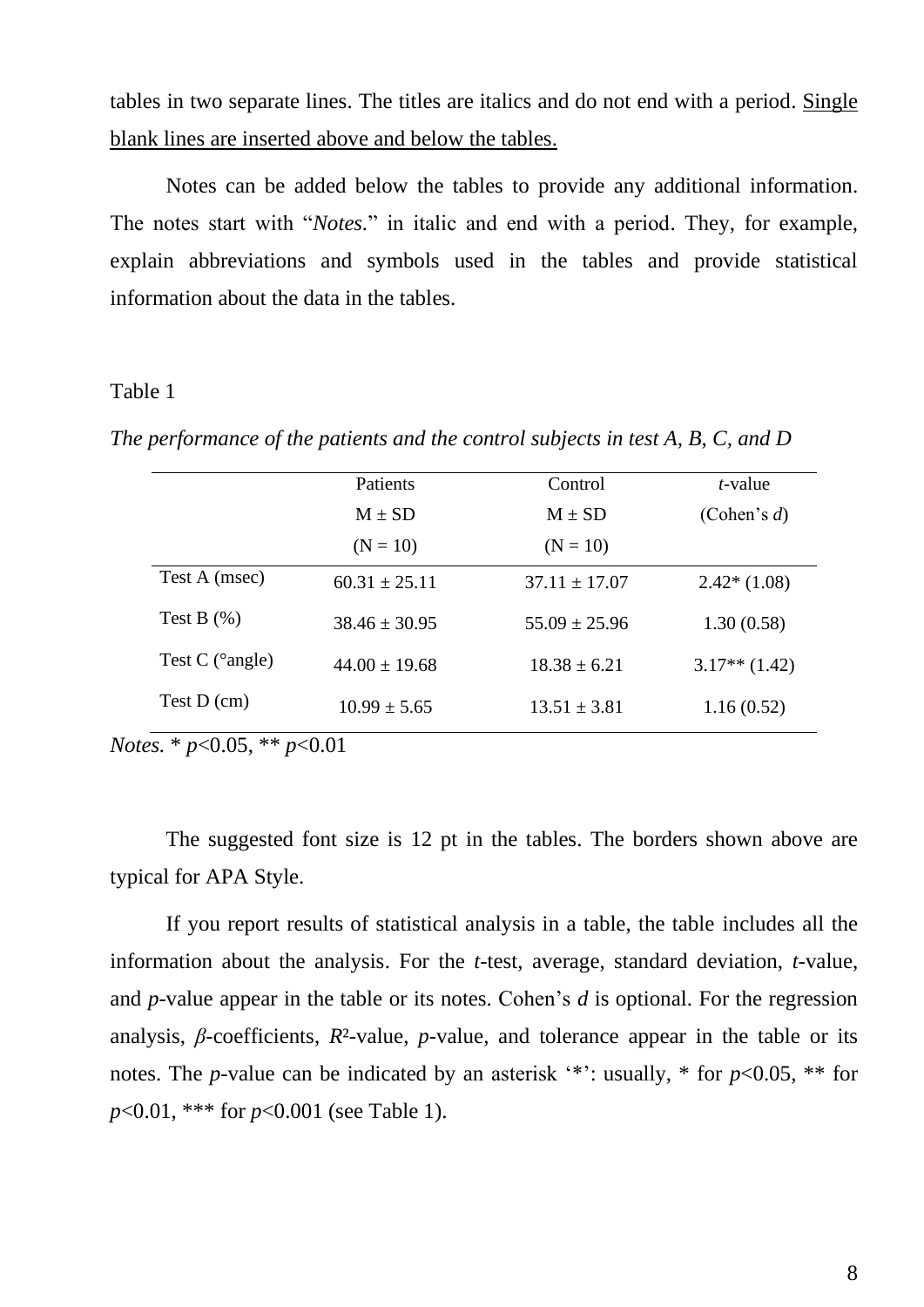#### <span id="page-12-0"></span>**3.3 Equations**

Equations can appear either in a text line or in a separate line aligning at the center after sentences that mention them for the first time. The equations are followed by explanations of symbols and values used in the equations. Note that the inline equations can be used only if they are simple enough: e.g.  $c = \Delta S/S$ , where *S* is a stimulus, Δ*S* is a difference threshold, and c is a constant (Weber's law). Important equations (e.g. those referenced in other parts of the thesis) should be written in separate lines and be numbered sequentially through the main text of the thesis. Their numbers are written in Arabic with parentheses (e.g.  $(1)$ ,  $(2)$ ,  $(3)$ ...) and align on the right side. Single blank lines are inserted above and below the equations.

Using Microsoft Word, equations can be placed in the specified style with a table:

$$
p \propto \ln \frac{S}{S_0} \tag{1}
$$

where *p*: perception *S*<sub>0</sub>: an absolute threshold (Fechner's law)

Note that borders of the table above are visualized just for the explanation here. Of course, they should be hidden in the thesis and it can be done by choosing "No Border" from "Borders" menu in "Table tools/Design" tab:

$$
\psi(I) \propto S^a \tag{2}
$$

where  $\psi(S)$ : subjective intensity of the stimulus *S*.

*a*: a constant depending on the type of the stimulus *S*.

(Steven's power law)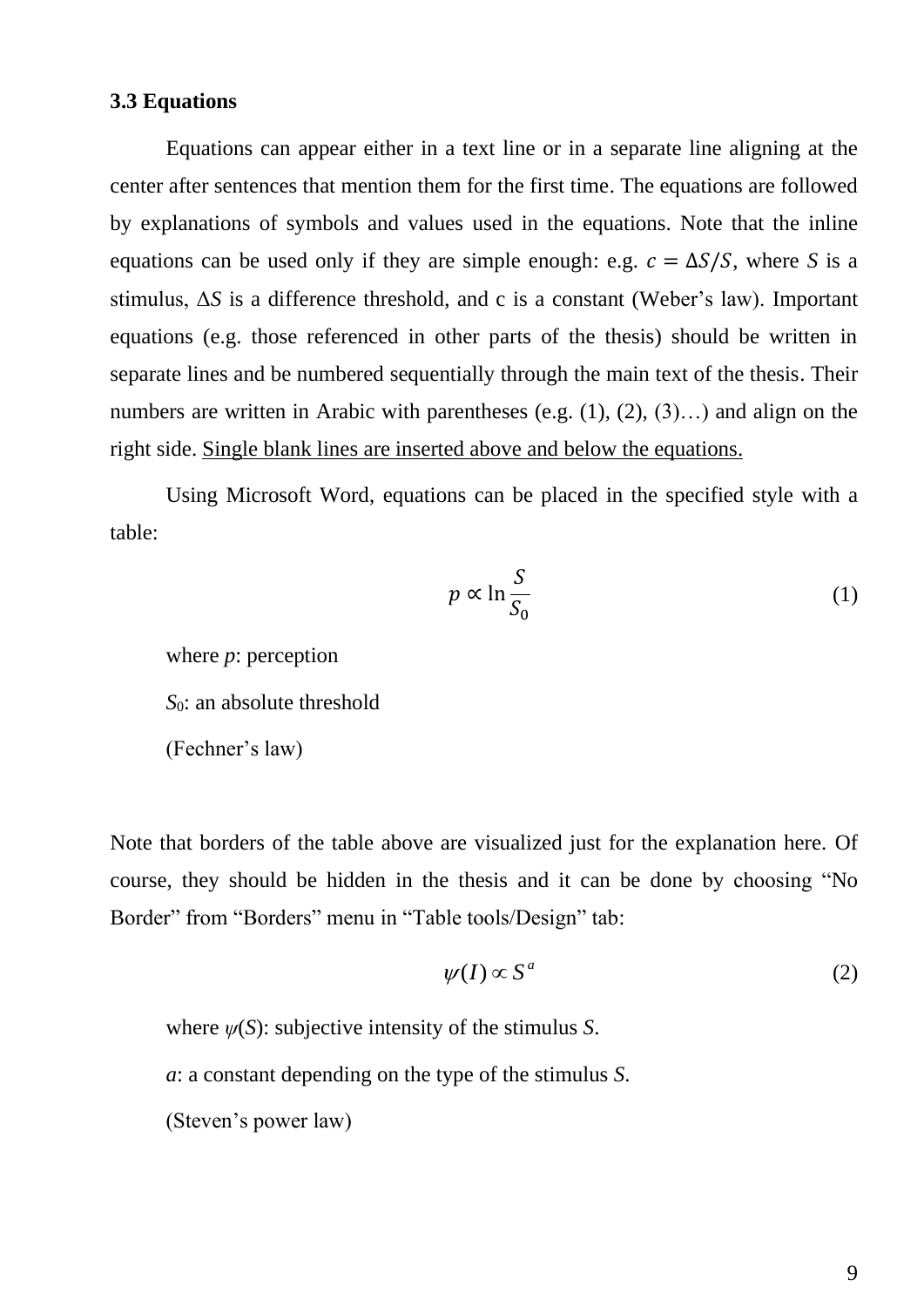Note that equation (1) is written using the equation editing tool that is available from the 2010 edition of Microsoft Word. Equation (2) is written using "Microsoft Equation 3.0" tool in "Object" menu of "Insert" tab. They are both available in 2015.

#### <span id="page-13-0"></span>**3.4 Numbering in Appendices**

If some Appendix has figures, tables, or equations, their numbering is separated from that in the main text. For example, figures in Appendix B can be numbered as: Figure B1, Figure B2, etc.

#### <span id="page-13-1"></span>**3.5 Consistency**

Consistency of styles of figures (especially graphs), tables, and equations in the thesis is important for visibility and readability. For example, graphs of the same independent/dependent variables (e.g. multiple subjects in a single experiment) should be in the same style. In Figure 2 (from Sawada, 2010), ranges of both abscissas and ordinates in three graphs are consistent.



*Figure 2.* Results of the human subjects in the Psychophysical experiment (black) and of the computational model in the simulation experiment (gray). The model was applied to the images used in the psychophysical experiments. The ordinate shows *d*′, and the abscissa shows levels of distortion of asymmetric polyhedra. Results from different types of asymmetric polyhedra are plotted in separate graphs. Error bars represent the standard errors calculated from two sessions for each condition. All the images in Figure 2 were made by modifying Figure 9 in Sawada (2010) with courtesy of the Association for Research in Vision and Ophthalmology (ARVO).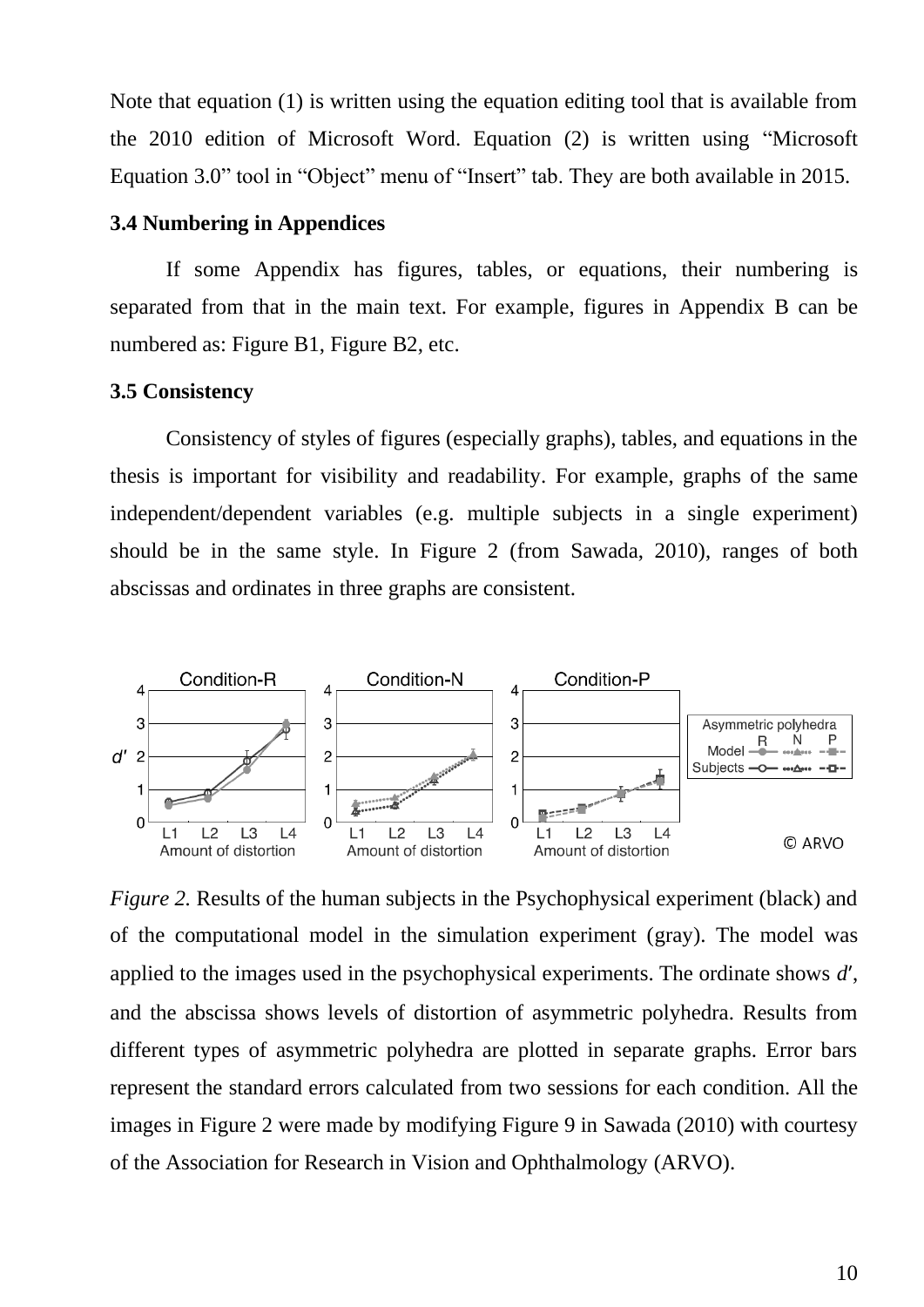Consider consistency of equations. In section 3.3 Equations, equations (1) and (2) and the inline equation share a variable *S* representing the stimulus. This variable is represented by *S* in all the equations.

# <span id="page-14-0"></span>**3.6 Copyright**

Copyright is a sensitive issue and all the students must be aware of it. In short, it is discouraged to use images copied from published articles or from internet (unless they are in the public domain). Images used in published articles are usually copyrighted by their publishers. If you have any reason to use an image from a prior article, you need to obtain written permission (usually, an email is enough) from its copyright holder. For example, the images in Figure 2 are after Figure 9 in Sawada (2010) and I, the author of Sawada (2010), received permission from the Association for Research in Vision and Ophthalmology (ARVO).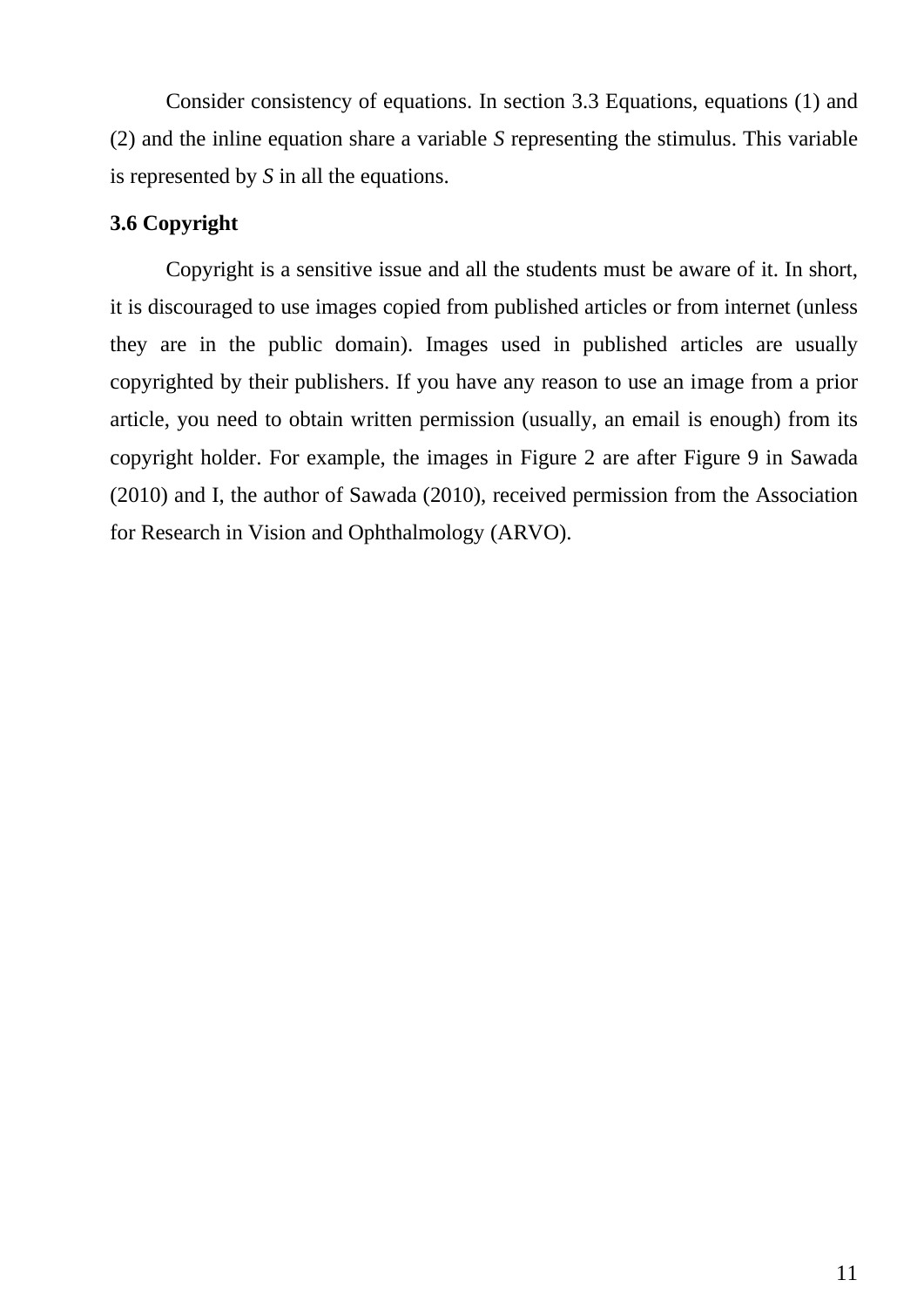#### **Chapter 4. Citations and References**

<span id="page-15-0"></span>"References" section in the thesis is a list of literatures cited in the thesis. They should be listed in alphabetical order of the last names of their authors. The "References" section must list all the references cited in the thesis and they must be all cited, at least, once in the thesis.

#### <span id="page-15-1"></span>**4.1 Citations**

A reference has to be cited specifically so that it is clear which reference is cited and why the reference is cited. The reference is cited with its author's last name (or its authors' last names) and a year of its publication. Depending on how the reference is cited, both the name/names and the year are in parentheses or only the year is in parentheses.

• Symmetry of a 3D shape can be detected even from its 2D image (Sawada, 2010).

• Sawada (2010) showed that...

<span id="page-15-2"></span>**4.1.1 Number of authors.** If the number of the authors is two, they both are written each time. Note that an ampersand '&' is used only in the parentheses.

- (Sawada & Pizlo, 2008)
- Sawada and Pizlo (2008)

If the number of the authors is between three and five, list them all the first time the reference is cited.

- (Pizlo, Sawada, Li, Kropatsch, & Steinman, 2010)
- Pizlo, Sawada, Li, Kropatsch, and Steinman (2010)

After the first citation, only the first author's last name is written to cite the reference. Note that "et al." is used to indicate that there are more than two authors.

• (Pizlo et al., 2010)

• Pizlo et al. (2010)

If the number of the authors is six or more than six, only the first author's last name is written.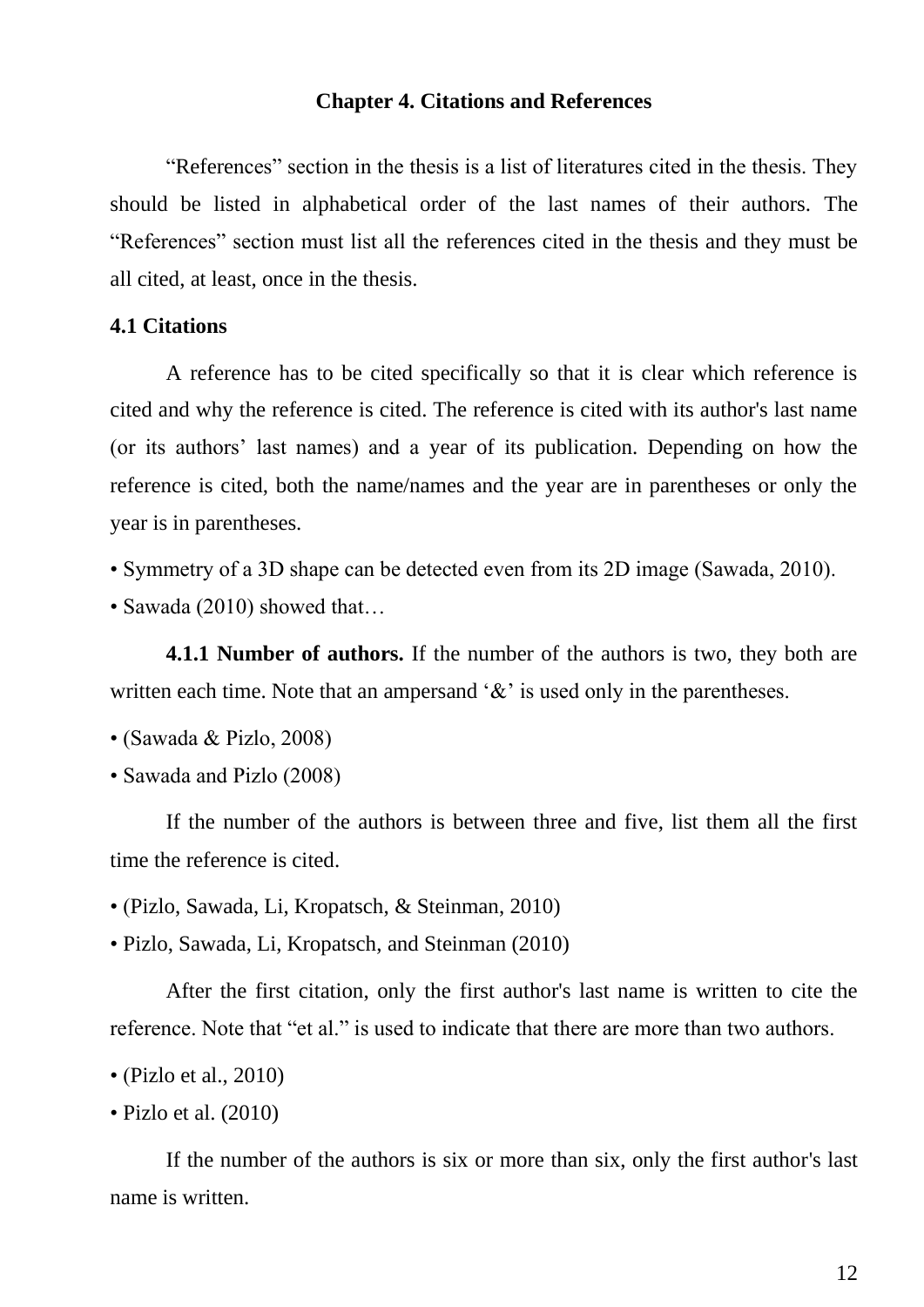- (Tsuruhara et al., 2010)
- Tsuruhara et al. (2010)

<span id="page-16-0"></span>**4.1.2 Multiple references in a single pair of parentheses.** Multiple references can be cited together in a single pair of parentheses, separated by a semi-colon ';' if these references are cited for the same reason: e.g. (Sawada, 2010; Sawada & Pizlo, 2008). If they are cited for different reasons, they should be specified.

• Relative orientations between two eyes can be computed from eight pairs of corresponding points in their retinal images using a line algorithm (Longuet-higgins, 1981; see also Thompson, 1959 for an earlier algorithm that is highly non-linear).

However, it is rather good to cite them in different pairs of parentheses.

• Relative orientations between two eyes can be computed from eight pairs of corresponding points in their retinal images using a linear algorithm (Longuethiggins, 1981) and from five pairs of the points using a non-linear algorithm (Thompson, 1959).

<span id="page-16-1"></span>**4.1.3 Multiple works by the same author/authors in the same year.** If two of references were written by the same author/authors in the same year, they can be distinguished by lower-case letters (a, b, c) following the year: e.g. (Sawada, Li, & Pizlo, 2011a) and (Sawada, Li, & Pizlo, 2011b).

<span id="page-16-2"></span>**4.1.4 Translated and re-published articles.** A translated or re-published reference is cited with a year of its original publication and that of the translation/republication (e.g. Mach, 1906/1959).

#### <span id="page-16-3"></span>**4.2 References**

References in "References" section are listed using "hanging indent" style (0.5 in.). Single line space is used in References and every reference is separated by additional 6 pt from its following reference. In this file, style of references is specified as "HSE-Reference" using Microsoft Word.

Authors of each reference are listed with their last names and initials of their first names (and those of their middle names): e.g. Pavlov I. P. The references are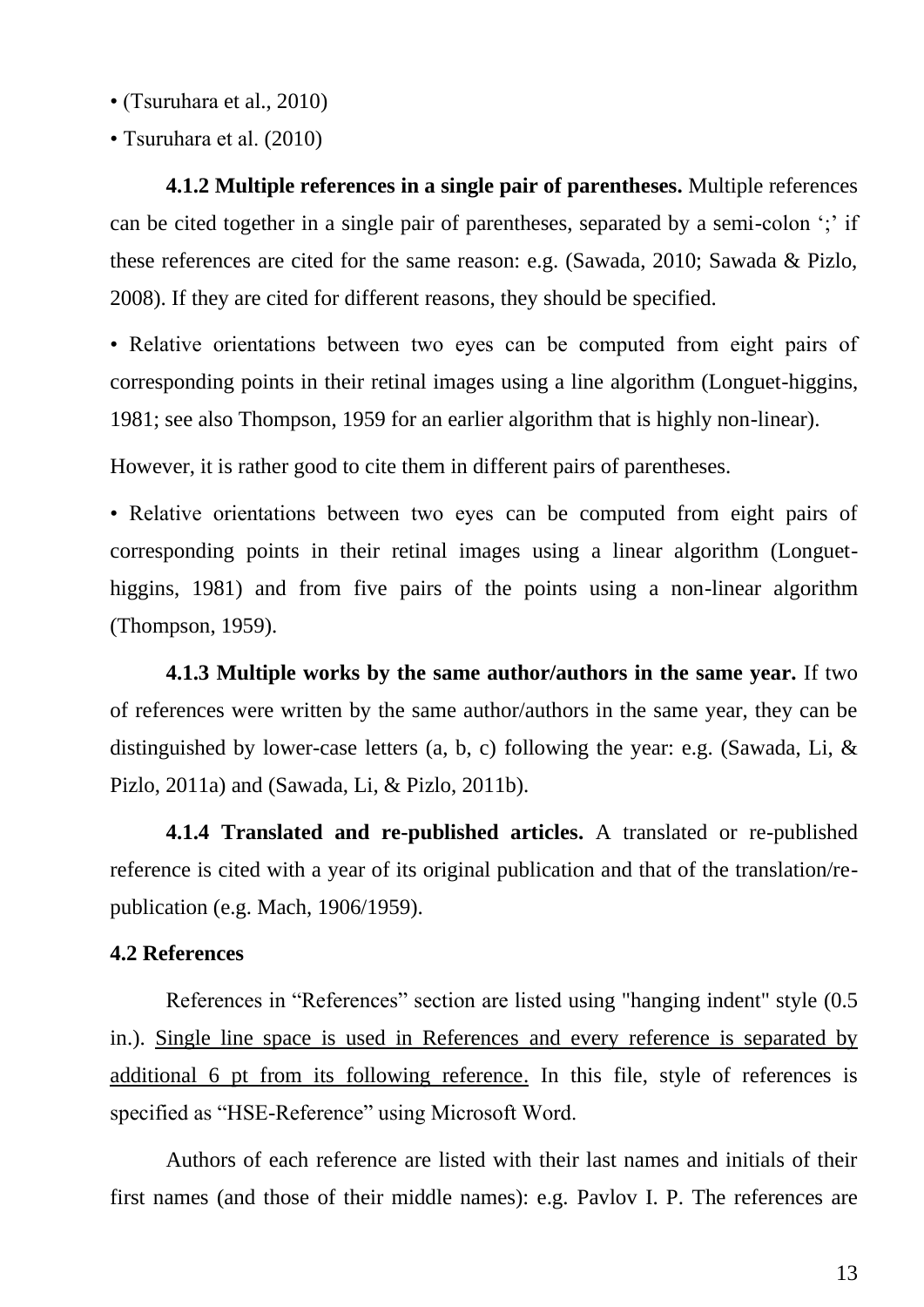listed alphabetically based on the last names of their first authors. More specific cases are discussed below.

<span id="page-17-0"></span>**4.2.1 Number of authors.** References can be categorized depending on number of authors: one to seven, and more than seven. If the number of the authors is seven or less than seven, all the authors are listed in the references (see Attneave, 1954 for one; Barlow & Reeves, 1979 for two; Chan, Pizlo, Chelberg, 2006 for three; Dzhafarov, Ünlü, Trendtel, & Colonius, 2011 for four; Enns, Austen, Lollo, Rauschenberger, & Yantis, 2001 for five; Feldman et al., 2013 for six; Gallivan et al., 2011 for seven authors in References). If the number of the authors is more than seven, only the first six authors and the last author are listed:

First, A., Second, B., Third, C., Fourth, D., Fifth, E., Sixth, F., . . . Last, X. Y. Z. (1999). How to reference a study done by more than seven authors. *Samples of HSE References*, 9, 99-999.

<span id="page-17-1"></span>**4.2.2 Multiple references from the same author.** If the first authors of multiple references are the same, they can be ordered based on the following rules:

• His/her single-author papers come first (see Sawada, 2010 in References).

• His/her multiple-authors papers are ordered based on the last names of the second authors (see Sawada & Kaneko, 2007; Sawada, Li, & Pizlo, 2011a in References).

• If their second authors are also the same, they can be ordered based on the last names of the third authors (see Tsuruhara et al., 2010; Tsuruhara, Sawada, Kanazawa, Yamaguchi, & Yonas, 2009 in References).

• If their authors' lists are the same, they can be ordered based on years of their publication (see Sawada & Kaneko, 2006, 2007; Sawada & Pizlo, 2007, 2008 in References).

• If the years of their publication are also the same, they can be ordered based on their titles (see Sawada, Li, & Pizlo, 2011a, 2011b, in press-a, in press-b in References).

#### <span id="page-17-2"></span>**4.2.3 Non-journal references.**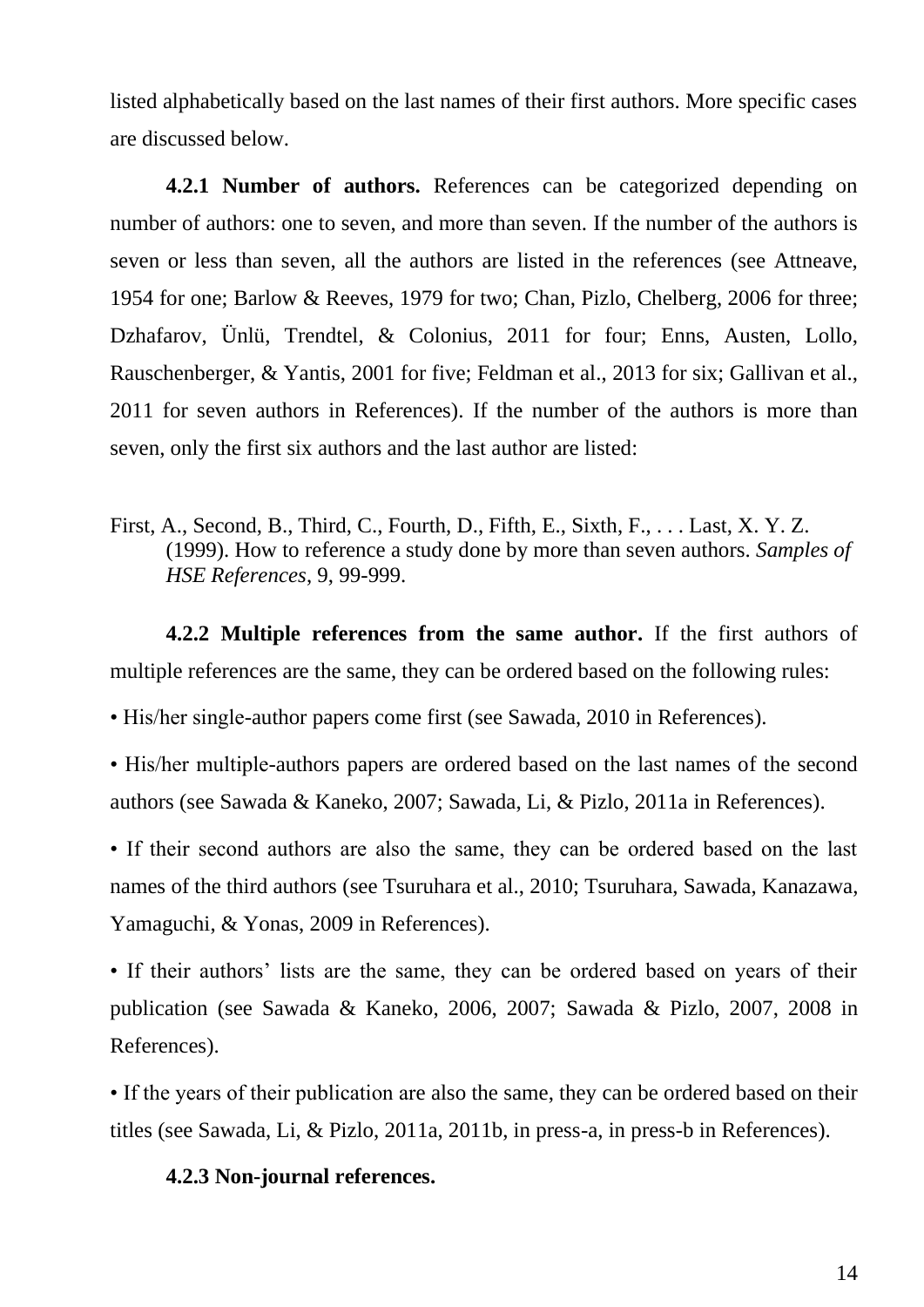*4.2.3.1 Book chapters.* Edited books are collections of chapters about particular topics and those individual chapters are written by different authors. Usually, the individual chapters of the edited books are referenced. Their references include information of their edited books: their editor/editors, title, and publisher. Note that, in reference information of an edited book, "Ed." means that there is a single editor for the book (see Sawada, Li, & Pizlo, 2011b in References) and "Eds." means there are multiple editors for the book (see Sawada, Li, & Pizlo, in press-a, in press-b in References). Editors of edited books are not professional editors in their publishers but are specialists of the topics which the books are about. Addresses in the references of the chapters are locations of the publishers. Note that it is also possible to reference the edited book itself, not its individual chapters (see Dickinson & Pizlo, 2013 in References).

*4.2.3.2 Monographs.* A monograph (see Pizlo, Li, Sawada, & Steinman, 2014a in References) is a book that is a specialist work on a single subject. Its whole contents are written by its authors. Usually, the whole monograph is referenced rather than its individual chapters. The monograph is also referenced with its publisher's information.

*4.2.3.3 Translated and re-published articles.* If a reference is a translation or a re-publication of some book, it should be indicated as follows.

Lambert, J. H. (2001). *Photometria*. (D. L. DiLaura, Trans.). New York, NY: Illuminating Engineering Society of North America. (Original work published 1760)

*4.2.3.4 Non-English language articles.* If an article is written not in English but in another Latin-based scripts (French, Spanish, German, etc.), its reference includes English translation of its title in square brackets.

Delorme, A. (1982). *Psychologie de la Perception* [Psychology of Perception]. Montréal, Canada: Éditions Études Vivantes.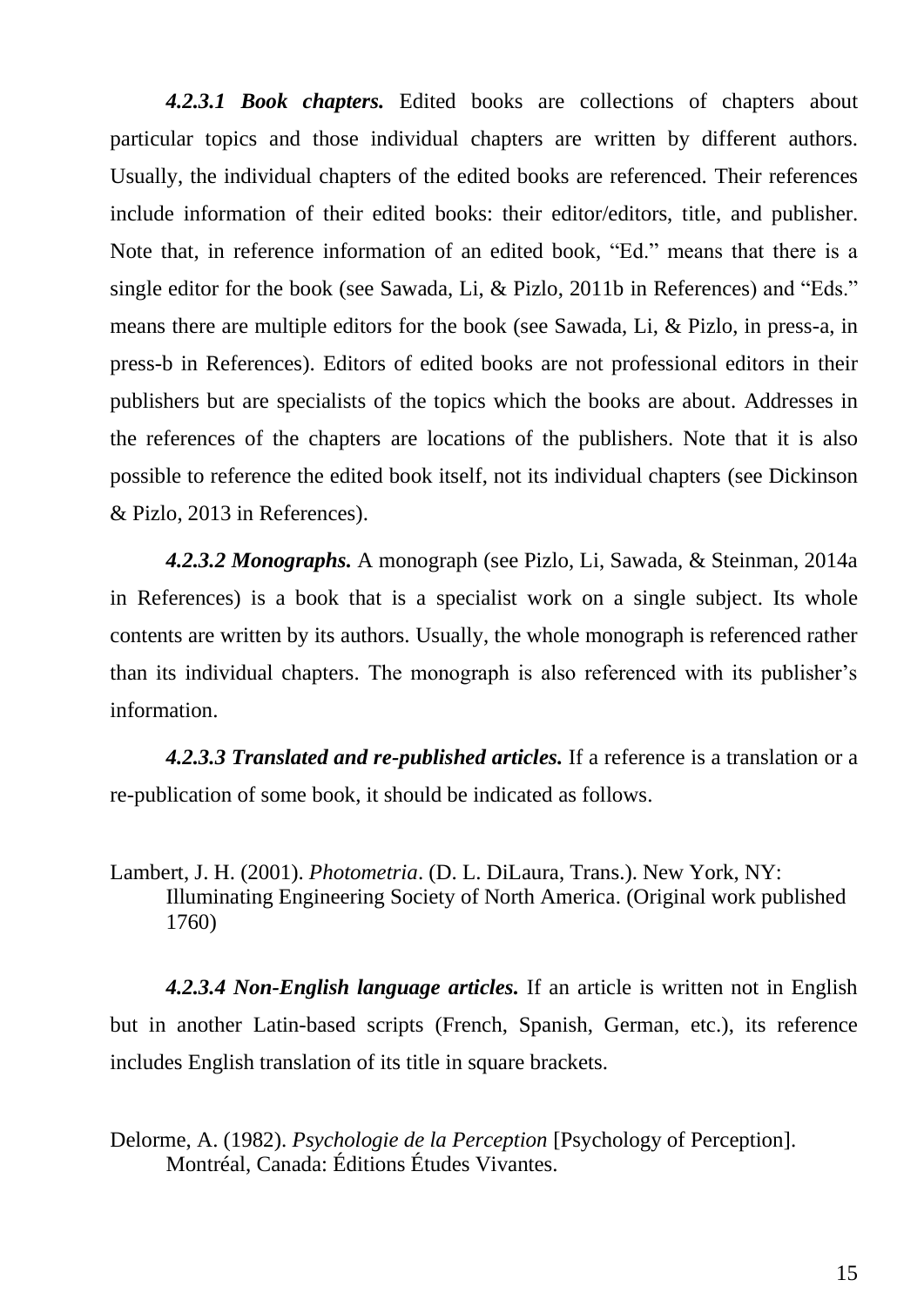If an article is written in Russian, names of its authors are transliterated and its title is translated.

# Klucharev, V. A., Zubarev, I. P., & Shestakova, A. N. (2014). Нейробиологические механизмы социального влияния [Neurobiological mechanisms of social influence], *Экспериментальная психология*, 7, 20-36.

If an article is written in any other scripts (e.g. Japanese, Arabic, etc.), its reference information is transliterated and the title is also translated.

Ando, K. (2003). *Hikari to Hikari no Kiroku* [Light and Recording Light]. Tokyo, Japan: Sangyo Kaihatsu Kiko Inc.

Note that some non-English articles also provide English information as well. For example, main text of Sawada and Kaneko (2006) is written in Japanese but it has both Japanese and English titles and abstracts.

*4.2.3.5 Conference proceedings.* Depending on conferences, their proceedings are published in different formats and should be referenced in different ways (e.g. Sawada & Pizlo, 2007). See Hume-Pratuch (2012) in the APA Style Blog for some examples of references to conference presentations. More details of this topic can be found in the APA publication manual (American Psychological Association, 2003).

*4.2.3.6 Online articles.* Electronic books can be referenced as follows

Jacquelin, J. (2010, May 17). *Regressions et trajectoires 3D*. Retrieved from <https://www.scribd.com/doc/31477970/Regressions-et-trajectoires-3D>

Pizlo, Z., Li, Y., Sawada, T. & Steinman, R.M. (2014b). *Making a Machine That Sees Like Us* [Kindle DX version]. Retrieved from Amazon.com

Note that a reference to a Kindle book (e.g. Pizlo, Li, Sawada, Steinman, 2014b) is not with its publisher's information (New York, NY: Oxford University Press, see Pizlo, Li, Sawada, Steinman, 2014a in References for comparison). This is because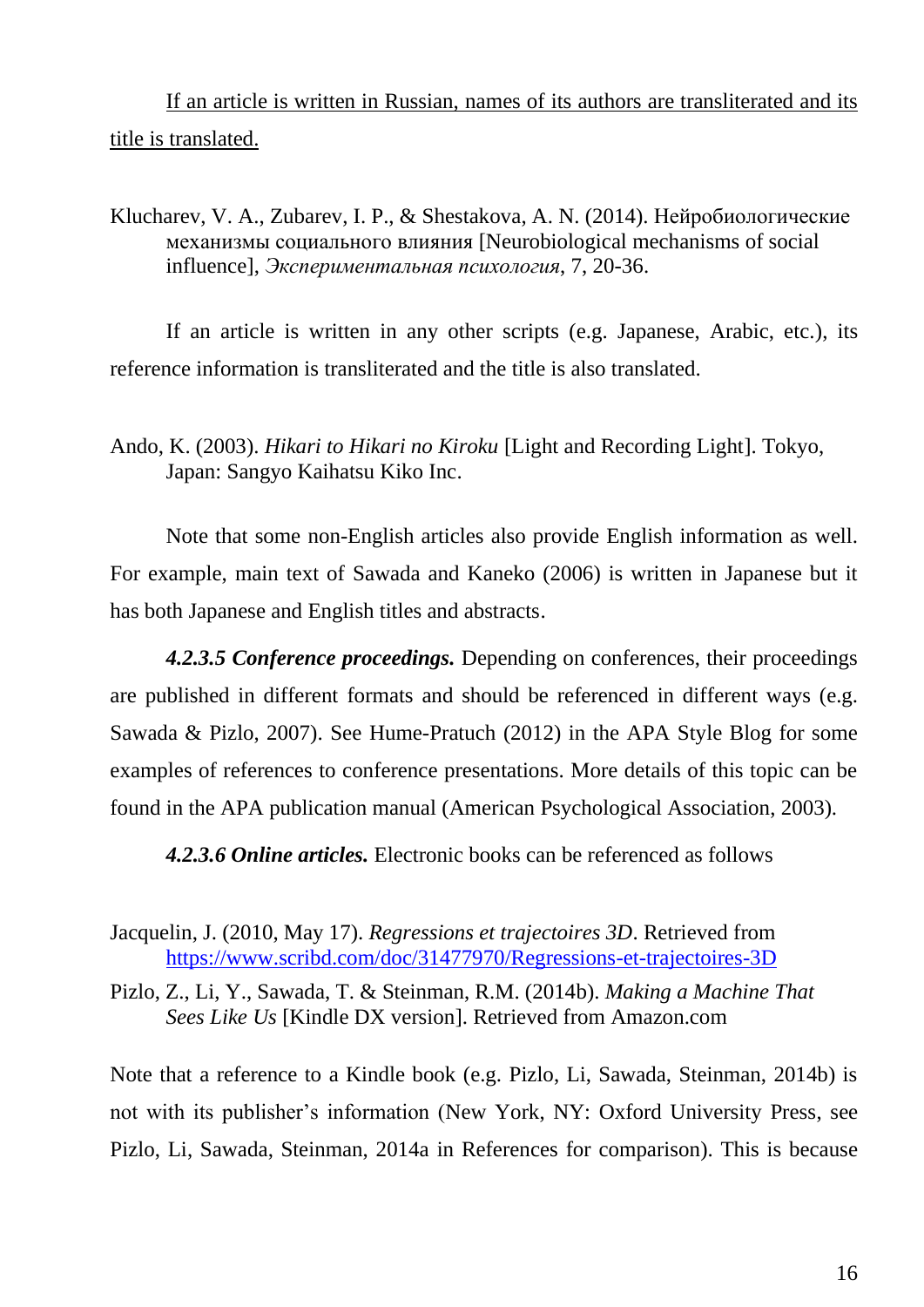only one source information is necessary for each reference. For Pizlo et al. (2014b),

it is "Amazon.com" (Lee, 2009).

Following examples show how other online articles can be referenced.

Corum, J. (2015, February 27). Is that dress white and gold or blue and black? *The New York Times*. Retrieved from [http://www.nytimes.com/interactive/2015/02/28/science/white-or-blue](http://www.nytimes.com/interactive/2015/02/28/science/white-or-blue-dress.html)[dress.html](http://www.nytimes.com/interactive/2015/02/28/science/white-or-blue-dress.html)

- Peterson, M. A., & Salvagio, E. (2010). Figure-ground perception. In *Scholarpedia*. Retrieved from [http://www.scholarpedia.org/article/Figure-ground\\_perception](http://www.scholarpedia.org/article/Figure-ground_perception)
- Digital object identifier. (n.d.). In *Wikipedia*. Retrieved March 26, 2015, from [http://en.wikipedia.org/wiki/Digital\\_object\\_identifier](http://en.wikipedia.org/wiki/Digital_object_identifier)
- Hume-Pratuch, J. (2012, August 2). How to Cite Materials From Meetings and Symposia. [Web log comment]. Retrieved from [http://blog.apastyle.org/apastyle/2012/08/how-to-cite-materials-from-meetings](http://blog.apastyle.org/apastyle/2012/08/how-to-cite-materials-from-meetings-and-symposia.html)[and-symposia.html](http://blog.apastyle.org/apastyle/2012/08/how-to-cite-materials-from-meetings-and-symposia.html)

References to most of online materials are not recommended because they are not peer-reviewed and are not necessarily written by its specialists. One exception in the examples above is Peterson and Salvagio (2010). This article was peer-reviewed by anonymous reviewer/reviewers.

<span id="page-20-0"></span>**4.2.4 Notes.** Some references are followed by http addresses starting with "http://dx.doi.org/" (e.g. Sawada, 2010). They represent digital object identifiers (DOI), which uniquely determine electronic materials. See "Digital object identifier" (n.d.) for more details of DOI.

Note that a publication date of some reference is indicated as "n.d." and it means "no date" (see "Comparison of reference management software," n.d.; "Digital object identifier," n.d. in References). For example, articles in Wikipedia have a line that reads "This page was last modified on…" but it is not their publication dates. Hence, their publication dates are indicated as n.d.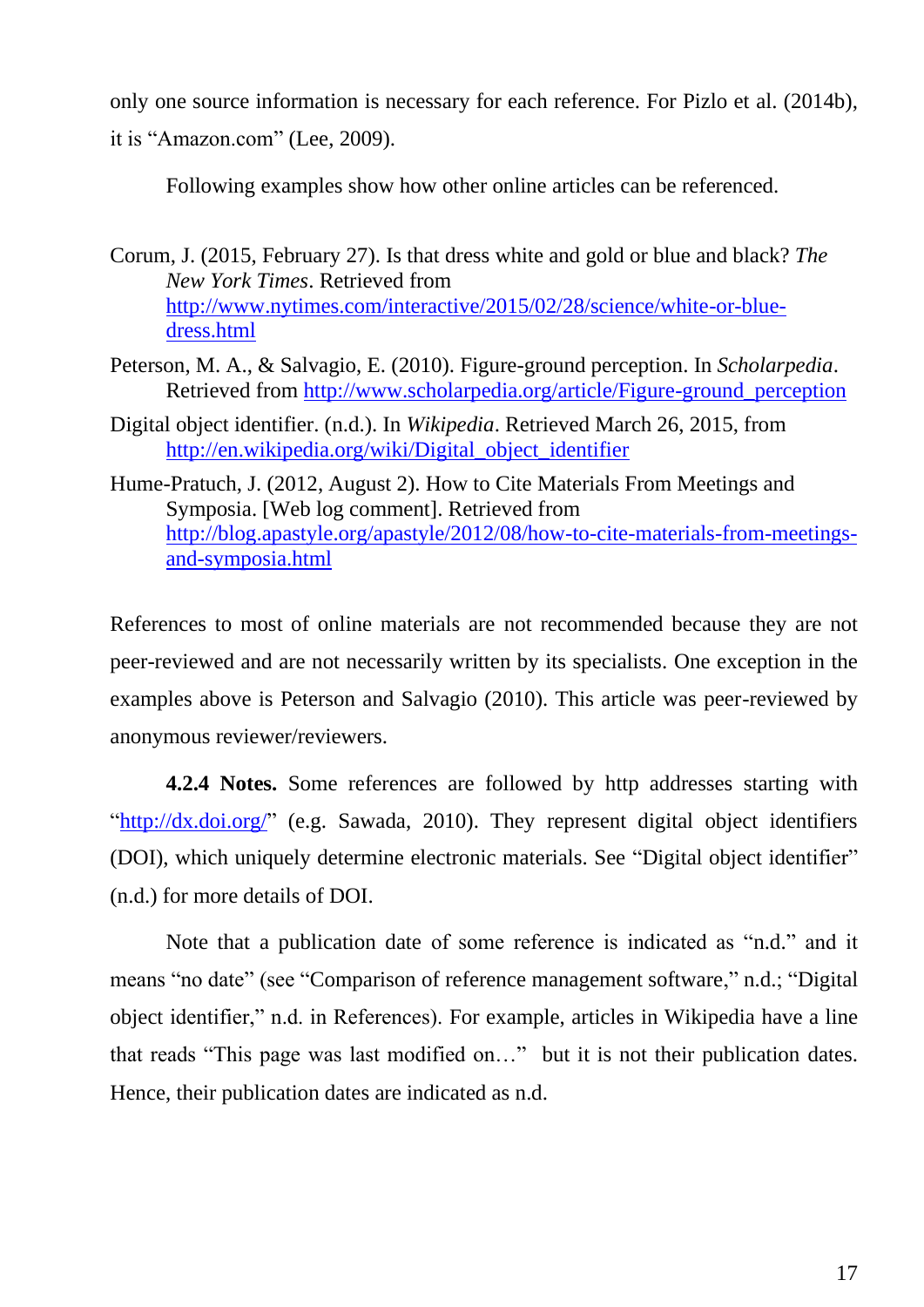# <span id="page-21-0"></span>**4.3 Reference managers**

Managing references is troublesome and time consuming. The problem just inflates as we read more papers and expand our research interest. To handle the problem, using reference management software is a possible solution. See "Comparison of reference management software" (n.d.) for a list of the reference management software.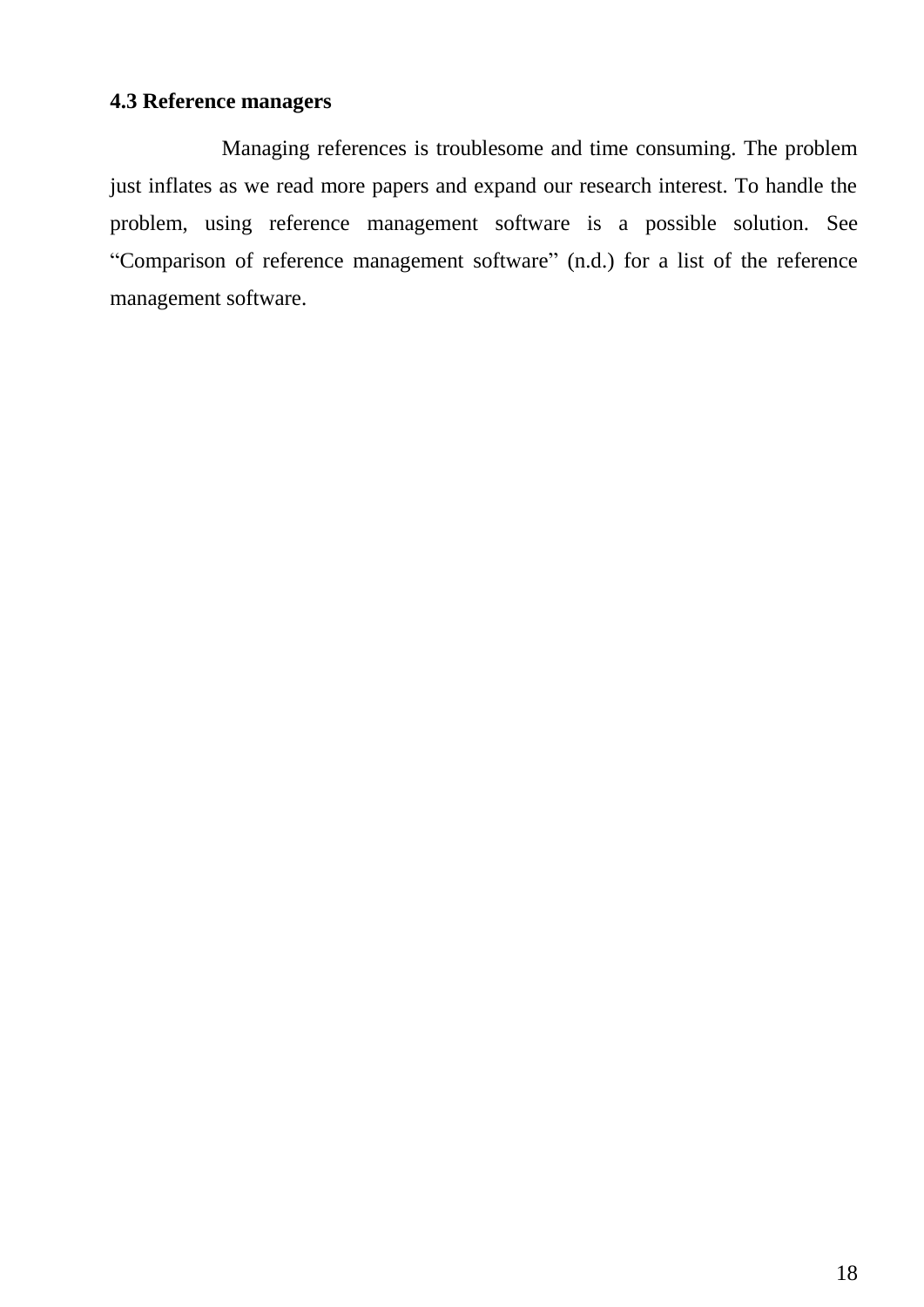#### **References**

- <span id="page-22-0"></span>American Psychological Association. (2003). *Publication Manual of the American Psychological Association* (6th ed.), Washington, DC: American Psychological Association.
- Ando, K. (2003). *Hikari to Hikari no Kiroku* [Light and Recording Light]. Tokyo, Japan: Sangyo Kaihatsu Kiko Inc.
- Attneave, F. (1954). Some informational aspects of visual perception. *Psychological Review*, 61, 183-193.
- Barlow, H. B., & Reeves, B. C. (1979). The versatility and absolute efficiency of detecting mirror symmetry in random dot displays. *Vision Research*, 19, 783- 793.
- Chan, M.W., Pizlo, Z., & Chelberg, D.M. (2006). Binocular shape reconstruction: Psychological plausibility of the 8-point algorithm. *Computer Vision and Image Understanding*, 74, 121–137.
- Comparison of reference management software. (n.d.). In *Wikipedia*.
- Corum, J. (2015, February 27). Is that dress white and gold or blue and black? *The New York Times*.
- Delorme, A. (1982). *Psychologie de la Perception* [Psychology of Perception]. Montréal, Canada: Éditions Études Vivantes.
- Dickinson, S., & Pizlo, Z. (Eds.). (2013). *Shape perception in Human & Computer Vision*. New York, NY: Springer.
- Digital object identifier. (n.d.). In *Wikipedia*.
- Dzhafarov, E.N., Ünlü, A., Trendtel, M., & Colonius, H. (2011). Matrices with a given number of violations of Regular Minimality. *Journal of Mathematical Psychology*, 55, 240-250.
- Enns, J. T., Austen E. L., Lollo V. D., Rauschenberger, R., & Yantis, S. (2001). New objects dominate luminance transients in setting attentional priority. *Journal of Experimental Psychology: Human Perception and Performance*, 27, 1287- 1302.
- Feldman, J., Singh, M., Briscoe, E., Froyen, V., Kim, S., & Wilder, J. D. (2013). An integrated Bayesian approach to shape representation and perceptual organization. In S. Dickinson & Z. Pizlo (Eds.), *Shape Perception in Human and Computer Vision: An Interdisciplinary Perspective* (pp. 55-70). London, UK: Springer.
- Gallivan, J. P., Chapman, C. S., Wood, D. K., Milne, J. L., Ansari, D., Culham, J. C., Goodale, M. A. (2011). One to four and nothing more: nonconscious parallel individuation of objects during action planning. *Psychological Science*, 22, 803-811.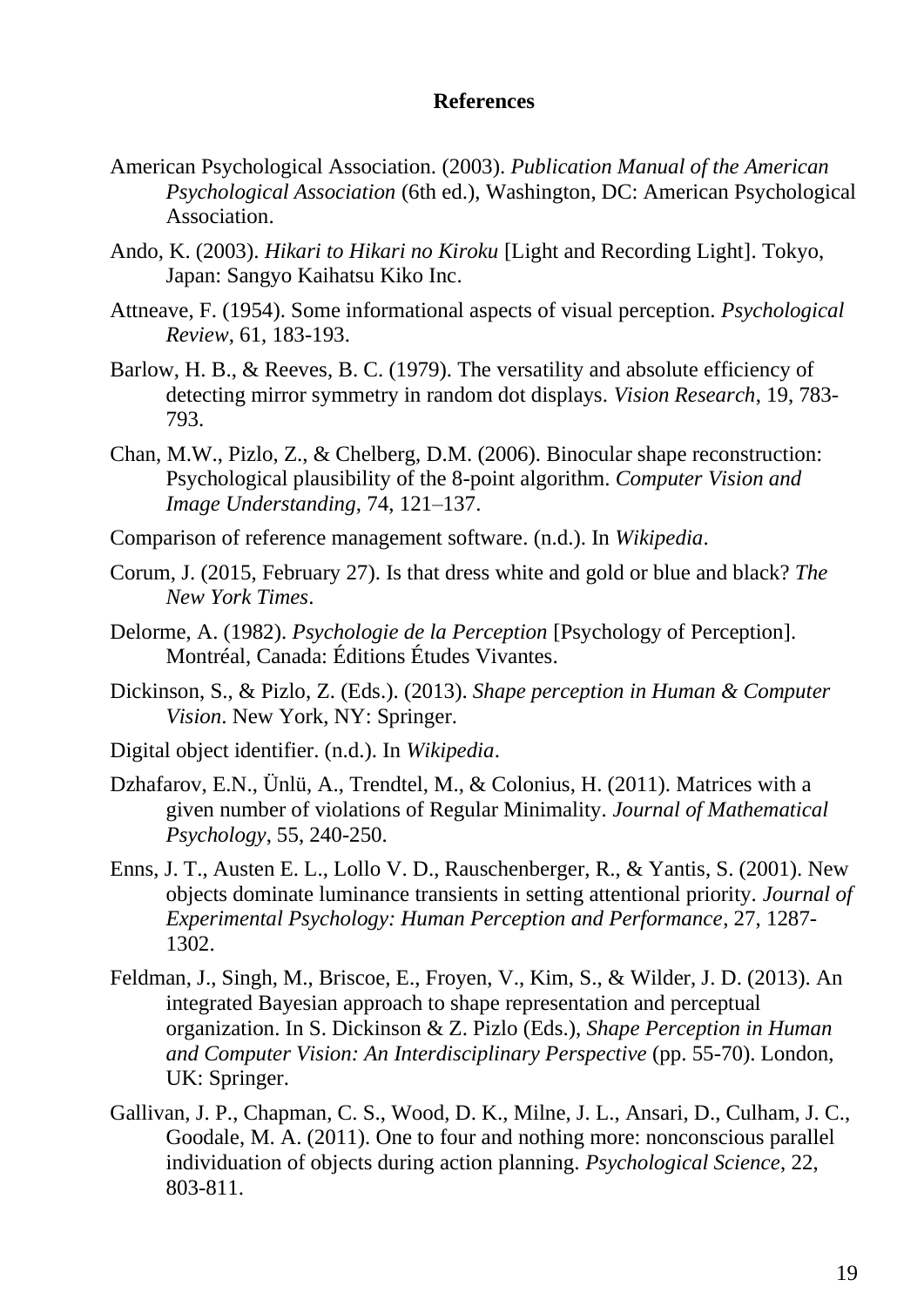- Hume-Pratuch, J. (2012, August 2). How to Cite Materials from Meetings and Symposia. [Web log comment].
- Jacquelin, J. (2010, May 17). *Regressions et trajectoires 3D*.
- Klucharev, V. A., Zubarev, I. P., & Shestakova, A. N. (2014). Нейробиологические механизмы социального влияния [Neurobiological mechanisms of social influence], *Экспериментальная психология*, 7, 20-36.
- Lambert, J. H. (2001). *Photometria*. (D. L. DiLaura, Trans.). New York, NY: Illuminating Engineering Society of North America. (Original work published 1760)
- Lee, C. (2011, August 11). Punctuating around Quotation Marks. [Web log comment].
- Longuet-Higgins, H. C. (1981). A computer algorithm for reconstructing a scene from two projections. *Nature*, 293 133-135.
- Mach, E. (1959). *The analysis of sensation and the relation of the physical to the psychical*. (S. Waterlow, Trans.) New York, NY: Dover. (Original work published 1906)
- McAdoo, T. (2010, March 25). How to Cite Direct Quotations. [Web log comment].
- Peterson, M. A., & Salvagio, E. (2010). Figure-ground perception. In *Scholarpedia*.
- Pizlo, Z., Li, Y., Sawada, T. & Steinman, R.M. (2014a). *Making a Machine That Sees Like Us*. New York, NY: Oxford University Press.
- Pizlo, Z., Li, Y., Sawada, T. & Steinman, R.M. (2014b). *Making a Machine That Sees Like Us* [Kindle DX version]. Retrieved from Amazon.com
- Sawada, T. (2010). Visual detection of symmetry of 3D shapes. *Journal of Vision*, 10, (6):4, 1-22.
- Sawada, T. & Kaneko, H. (2006). Extracting illuminant direction from visual information for perceiving shape from shading. *Vision: Journal of the Vision Society of Japan*, 18, 161-172.
- Sawada, T. & Kaneko, H. (2007). Smooth-shape assumption for perceiving shapes from shading. *Perception*, 36, 403-415.
- Sawada, T., Li, Y. & Pizlo, Z. (2011a). Any pair of 2D contours is consistent with a 3D symmetric interpretation. *Symmetry*. 3, 365-388.
- Sawada, T., Li, Y. & Pizlo, Z. (2011b). Symmetry, shapes and surfaces. In C. W. Tyler (Ed.), *Computational Vision: From Surfaces to Objects* (pp. 113-124). Boca Raton, FL: Chapman Hall/CRC.
- Sawada, T., Li, Y. & Pizlo, Z. (in press-a). Organizing a 2D image for 3D shape recovery. In S. Gepshtein & L.T. Maloney (Eds.), *Oxford Handbook of Computational Perceptual Organization*. New York, NY: Oxford University Press.